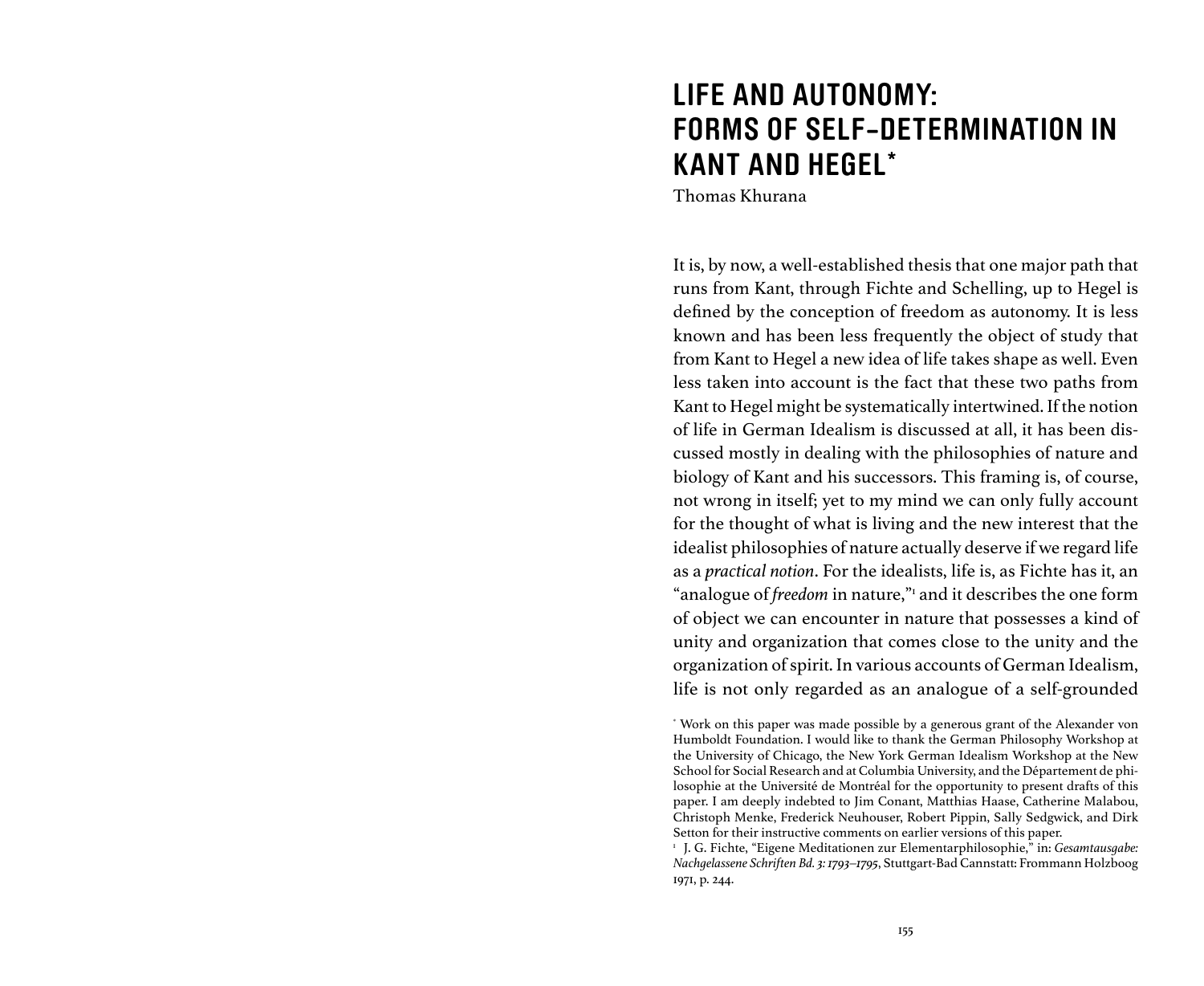order, but figures furthermore as a precondition of the actuality of freedom: It is in being alive that we might become free.<sup>2</sup> How exactly this is so is of course not only a very complicated issue but also a contested one among Kant and his successors. In order to outline at least two basic approaches to relating 'life' and 'autonomy,' I would like to present a sketch of a reading of Kant, in whose works the analogy of life and autonomy first manifests itself, and of Hegel, who has to my mind most fully developed the potential of this constellation. Starting with Kant is inevitable, for he has provided the decisive formulation of the concept of autonomy (in the *Groundwork* and his second *Critique*) and has introduced a new thinking of the living (in his "Critique of Teleological Judgment"), both of which were in turn taken up and developed by his successors. In the following I would like to point out some of the structural analogies present in Kant's thought on practical autonomy and living self-constitution (I) in order to briefly address why he himself does not eventually draw on this analogy (II). It seems that Kant thought that in order to be free, we in fact have to abstract from our living nature rather than build on the way in which it already is in a basic sense self-constitutive. In the second half of this paper I want to turn to Hegel in order to show how he deepens the interconnection between the living and the autonomous, life and spirit, without however reducing autonomy to a biological feature. While he stresses the degree to which living beings are

indeed, in a basic sense, "autonomous", and while he indicates that it is from life that spirit emerges (III), he specifies the mode of a self-conscious life of spirit that is to be distinguished from the biological form of the living (IV).

**I.**

The peculiarity of the concept of autonomy lies in the fact that it articulates a concept of freedom and a notion of order in one and the same stroke. Whereas the conception of freedom as the freedom from external constraint and the idea of freedom as the freedom to act arbitrarily both indicate a notion that seems in a basic fashion to be opposed to order, the concept of autonomy formulates a freedom that expresses itself as an order: an order of laws one has given to oneself or an order of laws of which one can regard oneself as the author. Freedom exists, in Rousseau's famous expression, as "obedience to the law one has prescribed to oneself" and is in this sense opposed to a "natural freedom" which knows no constraints at all.<sup>3</sup> The concept of autonomy thus contains two connected thoughts: First, that to be free is to obey laws of a peculiar kind. Second, that for a law or an order to be fully normative, it has to be self-prescribed and not given externally. Freedom and normativity are, in this sense, correlative ideas. For an order to be normative it has to be rooted in freedom and for freedom to be real it has to express itself as a normative order<sup>4</sup>

Kant's concept of autonomy can be regarded as the central formulation encoding this idea of an internal connection between liberty and order, freedom and the law. In Kant's own

<sup>&</sup>lt;sup>2</sup> There seem to be two fundamental points of departure for this thought in Kant: first the idea that in order to be or become free, a being must possess the faculty of desire or a will (in the broad sense): the faculty to be by means of its representations the cause of the reality of the objects of these representations (cf. Kant's definition of Life from the *Critique of Practical Reason*: "*Life* is the faculty of a being to act in accordance with laws of the faculty of desire. The *faculty of desire* is a being's *faculty to be by means of its representations the cause of the reality of the objects of these representations.*" (KpV 5:10)). The second point of departure is the idea that in order to be free, a being must be of the self-organizing and self-constituting sort that living beings are. In the following I will only directly deal with this second idea. It is an open question for me how being a self-organizing and self-constituting entity is precisely related to being an entity that can will something.

<sup>3</sup> Jean-Jacques Rousseau, *Of the Social Contract*, in: *The Social Contract and Other Later Political Writings*, ed. and trans. V. Gourevitch, Cambridge: Cambridge University Press 1997, p. 54.

<sup>4</sup> Cf. Robert Brandom, "Freedom and Constraint by Norms," *American Philosophical Quarterly* 16 (1979), pp. 187–196.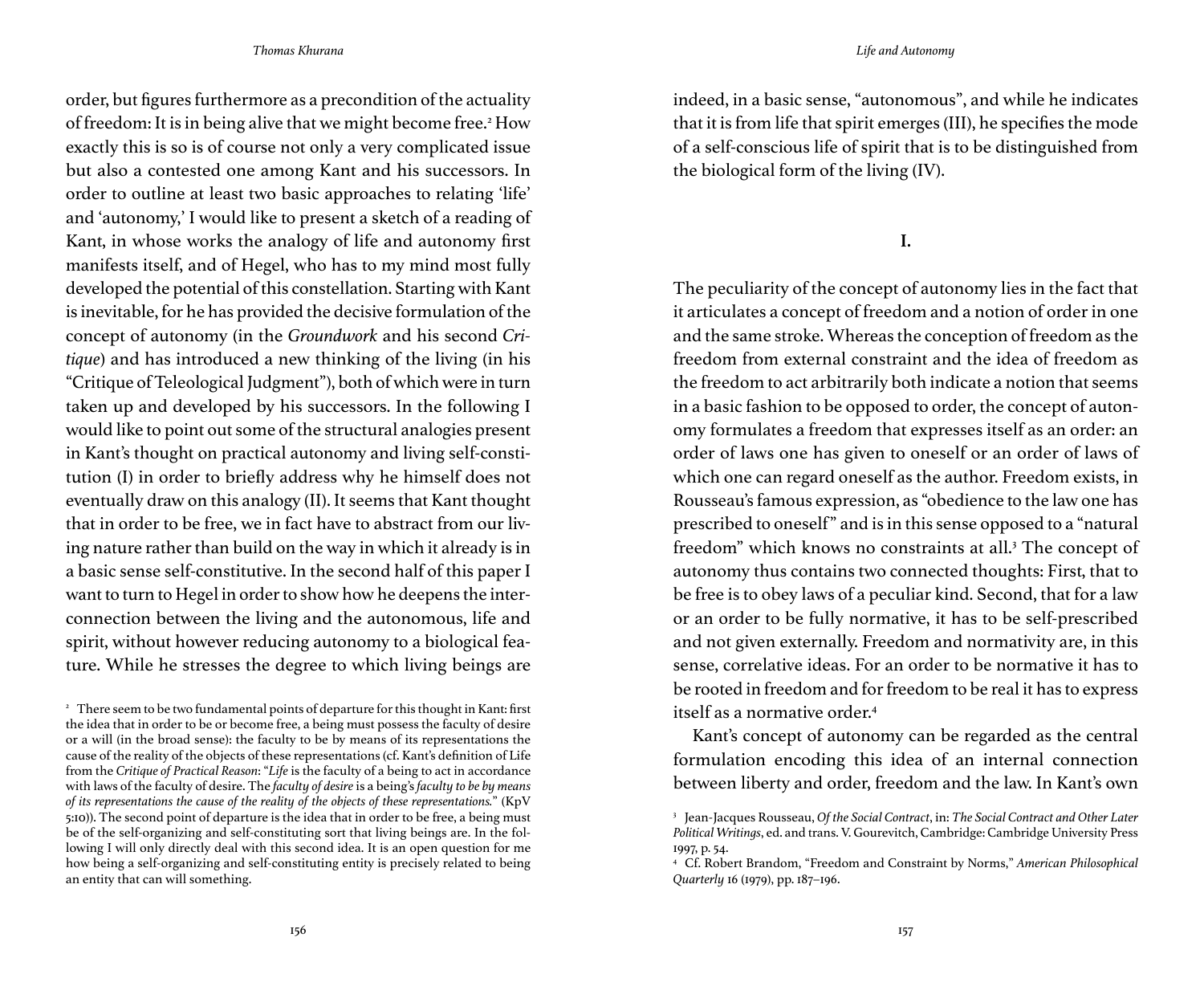exposition of this kind of order, it is practical reason or the will that is described as autonomous. Now, the will is free in Kant's description if it is subjected to a law *in such a way* that it can also be regarded as self-legislating. That is to say, it is only 'freely' and 'normatively' bound by laws to the degree that it can itself be regarded as the source of these laws: "Hence the will is not merely subject to the law but subject to it in such a way that it must be viewed as also giving the law to itself and just because of this as first subject to the law (of which it can regard itself as the author)." (GMS 4:431) Freedom in this sense consists in a peculiar *mode of subjection*: a mode in which the entity subjected to the law can be simultaneously regarded as the source of the law. The free subjection of the will is one in which the subjection is simultaneously an expression of the will.

If we take the language of the will "giving" or "imposing" the law that binds it literally, the concept of autonomy can seem to be endangered by a paradox: If the will is bound by the law only under the condition that it has given the law to itself, it seems that the will is ultimately not bound at all: If the binding quality of the law fully derives from it being instituted by the will itself, what should prevent the will from, in a second act, abandoning the law and instituting a different one? If we then, however, presume that the will therefore must have had reasons for instituting the law in the first place, it was already bound in instituting the law and in this sense not free in giving itself the law, in this sense not the "Urheber" of this law. (The actual *Urheber* seems to be the law giving the will reasons to give itself the law so that the will is in the last instance under a law it has not given to itself).<sup>5</sup> If the paradox would hold in the strict

sense, it would be, of course, fatal to the intelligibility of the idea of autonomy. To argue, on the other hand, that the paradoxical formulation rests on a simple misconstrual or misunderstanding of the idea of autonomy and that, in fact, the conception of autonomy is a simple and unambiguous one, also does not seem right in that it does not account for the way in which Kant and his successors indeed struggled with the complex conjunction of freedom and the law in the concept of autonomy. This struggle seems to indicate that the paradoxical formulation expresses a tension that is indeed vital for the idea of autonomy: Autonomy entails both subjection to order and expression of freedom; these moments are conditions for one other, just as they are also in tension with one another.<sup>6</sup>

In order to trace this tension without articulating it as a sheer—and thus empty—paradox, it might be helpful to say which basic law it is that the will, on Kant's view, is subjected to in being at the same time law-giving. The law through which the will just as much binds itself as it expresses itself is, according to Kant, the categorical imperative: to act only according to that maxim that you can at the same time will as a universal law. The will is free in adopting this or that maxim and thereby taking this or that path of action, insofar as it adopts the maxim only on the grounds that it could legislate the maxim as a universal law. To express the thought in a different way, we could say that the will is only restricted by the ability of the maxim to be willed to the fullest degree, which means that the will is restricted only by the will-ability of the maxim and thus by something rooted in itself. This capacity of a maxim to be willed to the fullest degree corresponds to the degree to which it can be willed as a law. The reason for this resides in the nature

<sup>5</sup> For the deeper structure of this paradox of autonomy see Robert Pippin, "Hegel's Practical Philosophy: The Actualization of Freedom," in: *Cambridge Companion to German Idealism*, ed. Karl Ameriks, Cambridge: Cambridge University Press 2000, pp. 180– 199; Terry Pinkard, *German Philosophy 1760–1860: The Legacy of Idealism*, Cambridge: Cambridge University Press 2002; Robert Pippin, *Hegel's Practical Philosophy: Rational Agency as Ethical Life*, Cambridge: Cambridge University Press 2008, ch. 3; see also the

contributions in Thomas Khurana and Christoph Menke (eds.), *Paradoxien der Autonomie*, Berlin: August Verlag 2011.

<sup>6</sup> For further elaborations on such a dialectical conception of autonomy, see Thomas Khurana, "Paradoxes of Autonomy: On the Dialectics of Freedom and Normativity," *Symposium*: *Canadian Journal of Continental Philosophy* 17 (2013), pp. 50–74.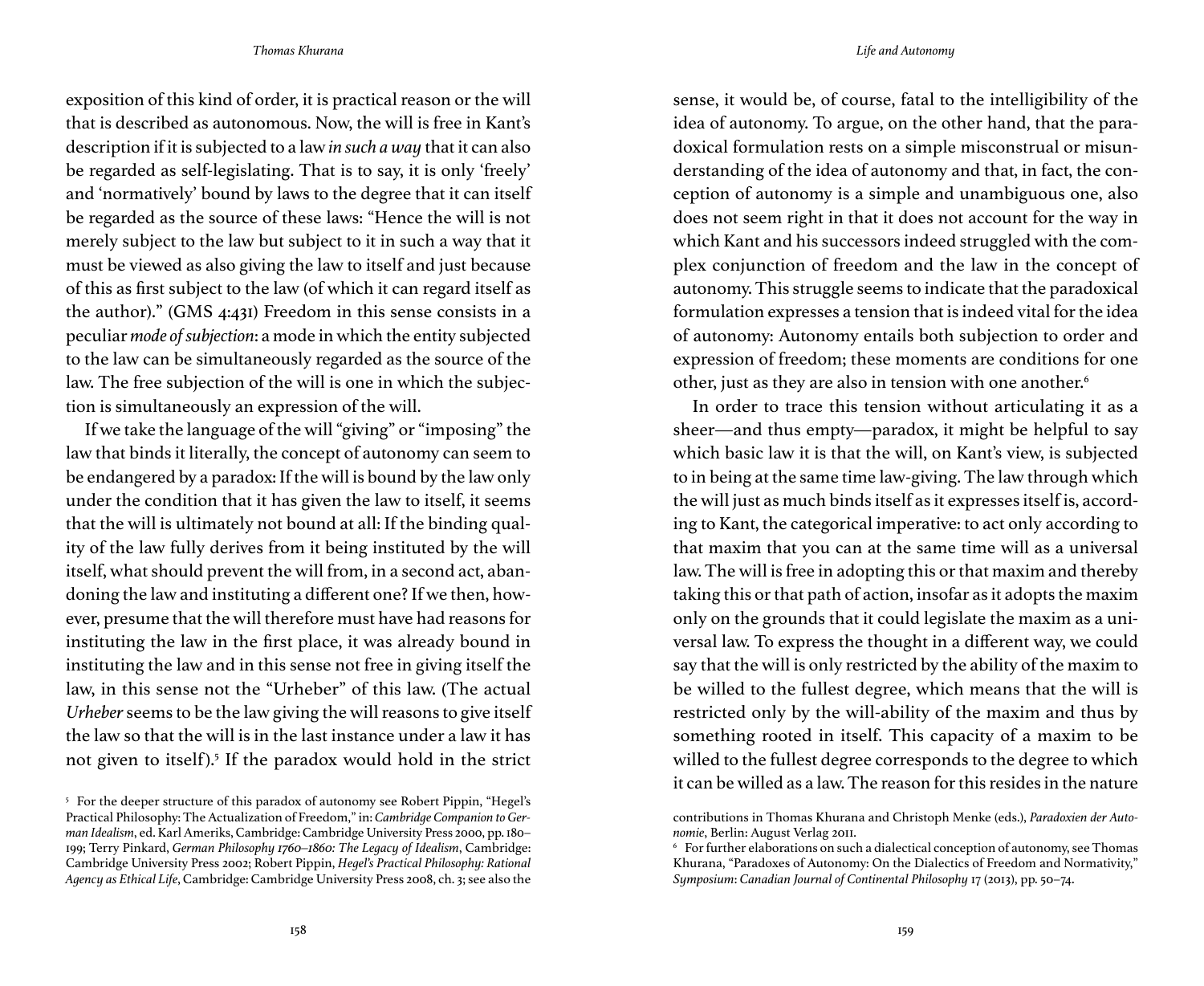of the rational will: a will exerts causal power, and insofar as causality necessarily implies laws, a lawless will seems incomprehensible to Kant: "ein Unding" (GMS 4:446).7 As the capacity to cause a state of affairs by means of a representation the rational will thus has to exhibit a specific form of lawfulness. The rational will itself is in this sense lawful; it naturally adopts the form of the law. This is the reason why Kant can use the formulation that the will is a law unto itself ("der Wille *ist sich Gesetz*").8

I do not want to enter into an investigation of the concept of the will at this point and deal with the question how convincing it is to tie a will to lawfulness in this way;<sup>9</sup> at this point I am rather interested in the *form* of the account that Kant gives for making plausible that something is autonomous, bound by something to the degree that it expresses itself in that by which it is bound. This can be the case, it seems, in the sense that something is subject to the laws that are *its own*, laws *that derive from its own nature*. In its adoption of maxims, the will is not restricted by an external influence; it is restricted only by the categorical imperative—the law of lawfulness—that the rational will by its very nature exposes as the supreme law: The categorical imperative orders the will to be a universal lawgiver which is so much in accordance with the will's nature that it can regard itself to be ordered by 'itself' to do so. The will, by

its nature, "is" this law. By subjecting itself to it, it can thus 'regard' itself as its author. The freedom of the will is not lawless, but rather a "causality according to immutable laws *of a special kind*" (GMS 4:446): laws that are prescribed by the will itself, in the sense that the will is bound in this prescription only by its own nature, the law of lawfulness. The will is neither determined to act nor otherwise bound by something external to it, but instead is determined and bound by its own nature. In this sense the actions of the will are explained by laws of autonomy and not laws of heteronomy (laws that specify the way in which something is determined by something external to it).

According to this description, being autonomous is not literally to be under laws that are self-prescribed, self-legislated or self-given—it means to be under laws that are *one's own*. They are one's own in the sense that they spring from one's own nature,<sup>10</sup> pertain to one specifically and concern the effects of events that are relevant according to one's nature. In order to make plausible what this means precisely—to be bound by one's own law (to be determined "eigengesetzlich")—commentators have repeatedly alluded to the nature of laws of the living.11 The will's law is not "its own" because the will has given it to itself in a lawless act; it is rather its own *because this law expresses its nature*. The way in which the laws are the will's own might thus seem parallel to the way in which the laws deter-

<sup>7</sup> Kant writes: "Since the concept of causality brings with it that of laws in accordance with which, by something that we call a cause, something else, namely an effect, must be posited, so freedom, although it is not a property of the will in accordance with natural laws, is not for that reason lawless but must instead be a causality in accordance with immutable laws but of a special kind; for otherwise a free will would be an absurdity [*ein Unding*]." (GMS 4:446)

<sup>8</sup> Cf. Kant's formulation from the *Groundwork* that "autonomy of the will is the property of the will by which it is a law to itself" (GMS 4:440; see also: GMS 4:446).

 $\frac{9}{9}$  In addition, I will not discuss the question of whether the notion of autonomy in Kant is irreducibly tied to the moral law or whether there might also be a Kantian concept of autonomy that is to be understood as morally neutral in order to make room for the possibility of a freely chosen evil. Cf. Henry E. Allison, *Kant's Theory of Freedom*, Cambridge: Cambridge University Press 1990, pp. 94ff.

<sup>&</sup>lt;sup>10</sup> If we put it like this, the thought of autonomy clearly possesses Spinozist resonances—compare Spinoza's definition of a free thing from the *Ethics*: "That thing is said to be free [*liber*] which exists solely from the necessity of its own nature, and is determined to action by itself alone. A thing is said to be necessary [*necessarius*] or rather, constrained [*coactus*], if it is determined by another thing to exist and to act in a definite and determinate way." (Baruch Spinoza, *Ethics*, in: *Complete Works*, trans. Samuel Shirley, ed. Michael L. Morgan, Indianapolis and Cambridge: Hackett Publishing 2002, Part I, Def. 7, p. 217). Certainly, there is a limit to the parallel insofar as Spinoza holds that only God can be described as such a free cause; for only he exists and acts solely from the necessity of his own nature (Ibid., Part I, Proposition 17, Corollary 2, p. 228).

<sup>11</sup> See e.g. Sebastian Rödl, *Self-Consciousness*, Cambridge: Cambridge University Press 2007, ch. 4; Christine Korsgaard, *Self-Constitution: Agency, Identity, and Integrity*, Oxford: Oxford University Press 2009, esp. ch. 2.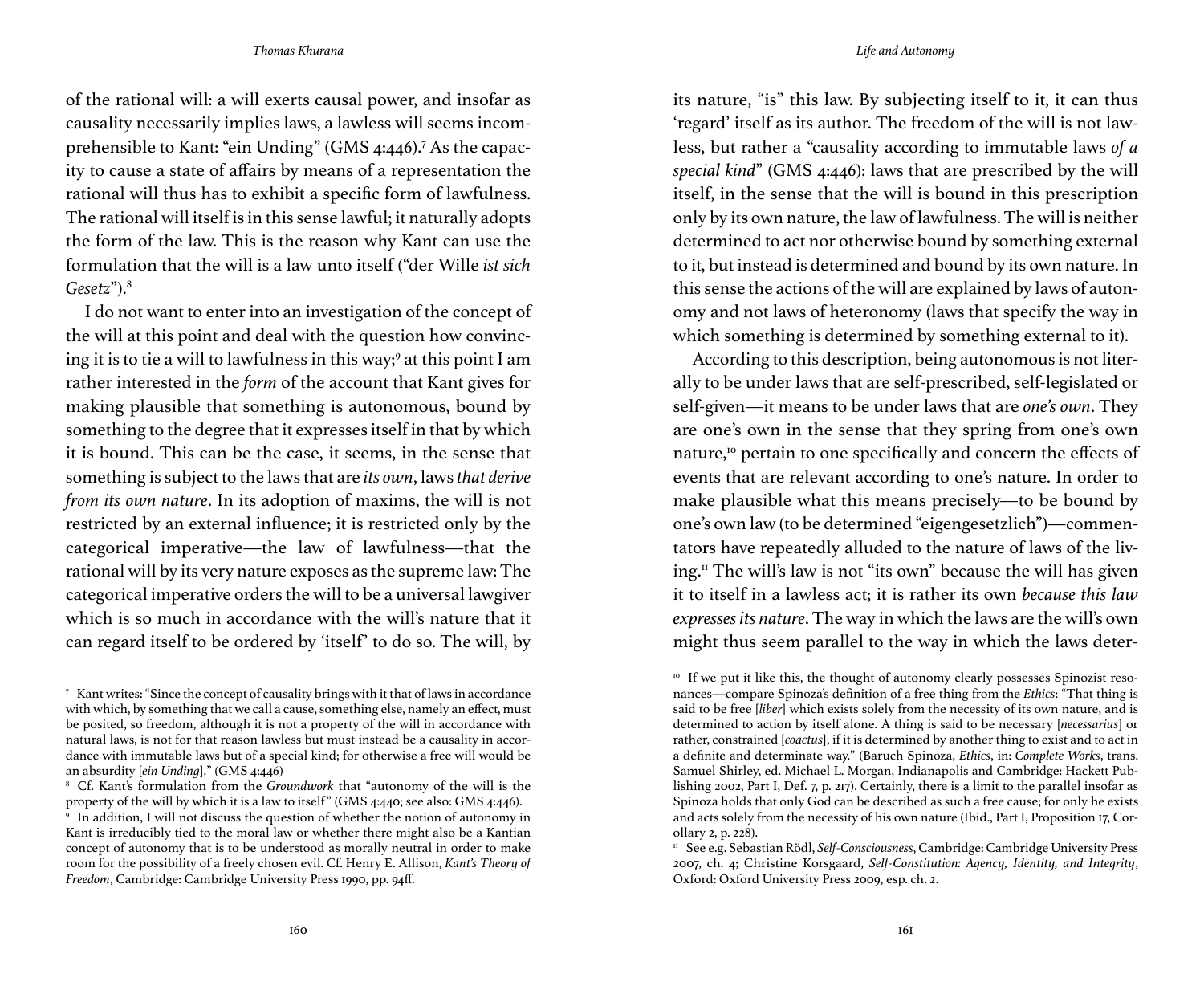mining the operations and developments of an organism are its own in expressing its "nature," the specific life-form that pertains to it. Insofar as the living being is not determined by another being to exist and to act in a particular way, but rather by the necessity of its own nature, it can appear to be autonomously determined.12 Take a migrant bird, for example, and what it does in the spring. That the bird determines itself to fly back north under certain conditions in spring is an act that is to be understood according to the laws proper to the bird's lifeform: in following these laws the bird acts in accordance with its *own* laws. Certainly, it is prompted to act in this way by circumstances; but these circumstances only possess significance due to the bird's life-form and do not have the same effect on a non-living mass of matter of the same size and roughly the same components. The circumstances that motivate the act hence are not purely external but effective to the degree that they possess an internal significance for the life-form. In being moved by these circumstances the living being accords with its own nature: it is determined by its own laws to act in the way it does.

Now, if we provisionally grant that the autonomous law of the practical agent might be the agent's own law in a sense that is formally parallel to the way in which the specific laws of a living being are its own, we certainly need to consider more precisely the way in which they are. Is it really enough for something to realize laws that spring from its own nature—its specific form or essence—to be autonomous? If my computer turns itself off when the battery is low and it thereby follows its (designed) inner nature we will probably not be inclined to say that my computer follows an autonomous law. If there is something to using the analogy of living beings, there must be more involved here in speaking of the living following its "*own* laws." I believe that Kant's account of living beings (and the way they differ from designed machines) can be of help in showing the way in which it might be indeed correct to say that living beings exhibit a basic form of autonomy. This occurs, however, in attaining a more complex account of what one can name "one's own" laws: not just laws that pertain to the respective entity specifically, but laws of an entity that produces or constitutes itself. In order to explain what this could mean, we have to consider briefly Kant's account of living beings in the third *Critique*.

The fact that Kant's "Critique of Teleological Judgment" and the characterization of living beings contained therein might be relevant to the question of autonomy is very generally suggested by the fact that living beings seem to require a different form of judgment or explanation than is usually employed in order to account for effects described by laws of heteronomy: They exhibit a type of organization "not analogous with any causality that we know" (KU 5:375) and if we only take recourse to mechanical causality, we cannot explain the specific necessity of living beings, the lawfulness that these beings display.

For if one adduces, e.g., the structure of a bird […] one says that given the mere *nexus effectivus* […] this is all in the highest degree contingent: i.e., that nature, considered as a mere mechanism, could have formed itself in a thousand different ways without hitting precisely upon the *unity in accordance with such a rule*, and that it is therefore only outside the con-

 $12$  Sebastian Rödl, who advances an interpretation of autonomy as being under one's own law (instead of autonomy as "giving oneself the law"), tries to explain further in what sense "laws of the living" might be "laws of autonomy" (Rödl, *Self-Consciousness*, p. 118). Inanimate nature is subject to laws of heteronomy of the form "An N does A, if an M does B to it"; N's act in this sense is solicited by an act of M which did not itself accord with a law of N but happens independently of N and its laws. Living nature instead is subject to laws of autonomy, that possess the form "An N does A, when (the time comes and) an M does B to it," in which the "when" indicates a systematic relation between M's act and the laws of N. Laws of a life-form "place its instances in circumstances that solicit the dispositions and powers characteristic of the life-form" (Ibid., p. 119). From this basic form of autonomy to be found in all living beings, Rödl distinguishes a stronger sense of autonomy pertaining to laws of reason: "Being under laws of reason, I am subject to nothing other than myself in the sense that these laws spring from and constitute the nature of that to which I refer first personally." (Ibid., p. 120)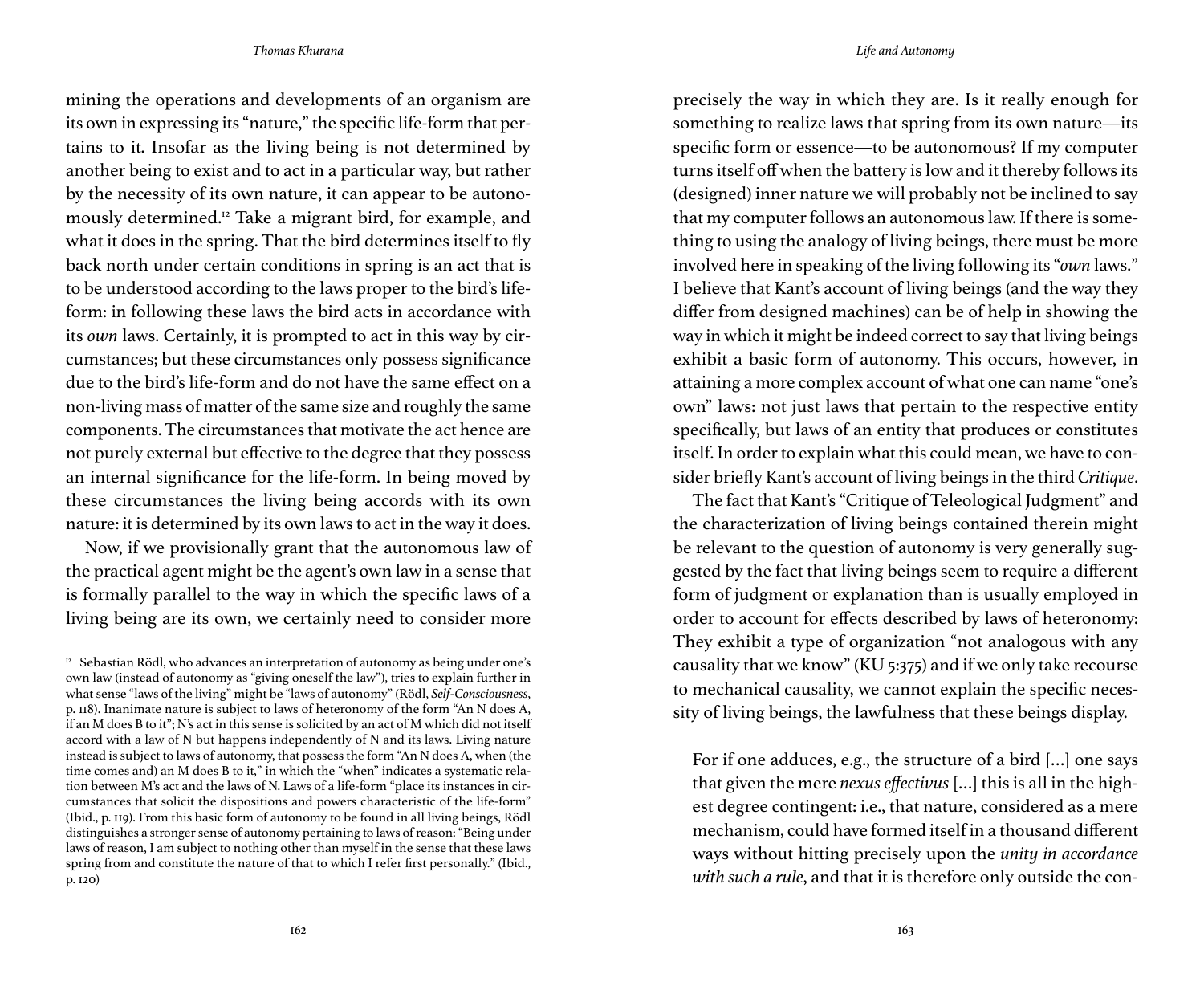cept of nature, not within it, that one could have even the least ground *a priori* for hoping to find such a principle. (KU 5:360; emphasis added)

In order to account for the specific 'unity in accordance with a rule' of the living being—the laws that are the living's "own" in a peculiar sense—we have to take recourse to the principle of purposiveness (which is characterized in the introduction to the *Critique of Judgment* as the mediating term ("*vermittelnde Begriff*") between conceptions of nature and the concept of freedom). In order to account for the way in which living entities expose an inner unity and necessity that on the other hand cannot be made sense of in terms of a merely mechanical natural necessity, the power of judgment (*Urteilskraft*) grasps living beings as if they were purposively produced.

Now, what characterizes this specific "lawful unity" that pertains to the living being (and moves us to impute to it a certain purposiveness)? Kant describes this sort of lawful unity in two stages:13 (1) Living beings are *organized beings* in the sense that their "parts (as far as their existence and their form are concerned) are possible only through their relation to the whole" (KU 5:373). Their parts are suited to one another and to the whole in such a manner as to form a functional unity. Organisms share this property with designed artifacts. In the case of artifacts, this is explicable however by the plan or design that antedates the artifact and that has governed the selection, formation, or arrangement of the parts in this functional array. The natural being exposes a comparable inner structure—a comparable "lawfulness" of the inner arrangement—while we however are not able to point at a preceding design or a creator

existing independently of this being. (2) Secondly, living beings are *self-organizing beings*. As I pointed out, they are not—in any way known to us—the effect of a concept given in an understanding external to them (as in the analogous case, the plan or the purpose of the artisan); they are rather *cause and effect of themselves*: they produce themselves. Its parts are "combined into a whole by being reciprocally the cause and effect of their form" (KU 5:373). This self-organizing character has two consequences that distinguish living beings from artifacts. *First*, the way in which the moments or organs of an organism depend on the framework of the whole seems stronger than the way in which the parts of an artifact are related to its whole. The moments of the self-organizing being not only depend on the whole in the sense that they are defined as functional elements that can only be specified and identified as functional elements with reference to the whole, but in the stronger sense that they can only come into existence and subsist within and due to the whole: Through their interrelation the moments reciprocally produce and sustain themselves.14 Whereas the wheels of the watch are only suited to one another and do not produce each other, the organs of a living being cause one another reciprocally and are only there "because of" and "through" each other (KU 5:374). *Second*, in a self-organizing being the whole is not external or transcendent, but immanent to the complex being in question. Whereas in the watch the producing cause of the watch and its form is not contained in nature but in the mind of its creator, in the living being the parts are reciprocally the cause and effect of each other and *in this way bring about a whole that is immanent to them*. "In this way alone is it possible in turn for the idea of the whole conversely (reciprocally) to determine the form and combination of all the parts"—not as a whole

<sup>&</sup>lt;sup>13</sup> On the distinction between these two stages that concern two levels of living things' mechanical inexplicability—that which they share with artifacts and the other which distinguishes them from artifacts—cf. Hannah Ginsborg, "Two Kinds of Mechanical Inexplicability in Kant and Aristotle," *Journal of the History of Philosophy* 42 (2004), pp. 33–65.

<sup>&</sup>lt;sup>14</sup> The moments, thus, are not parts that can subsist independently of the interrelation of the parts within a whole. An organ detached from the body does not subsist as this organ but as an aggregate of matter, merely resembling this former organ.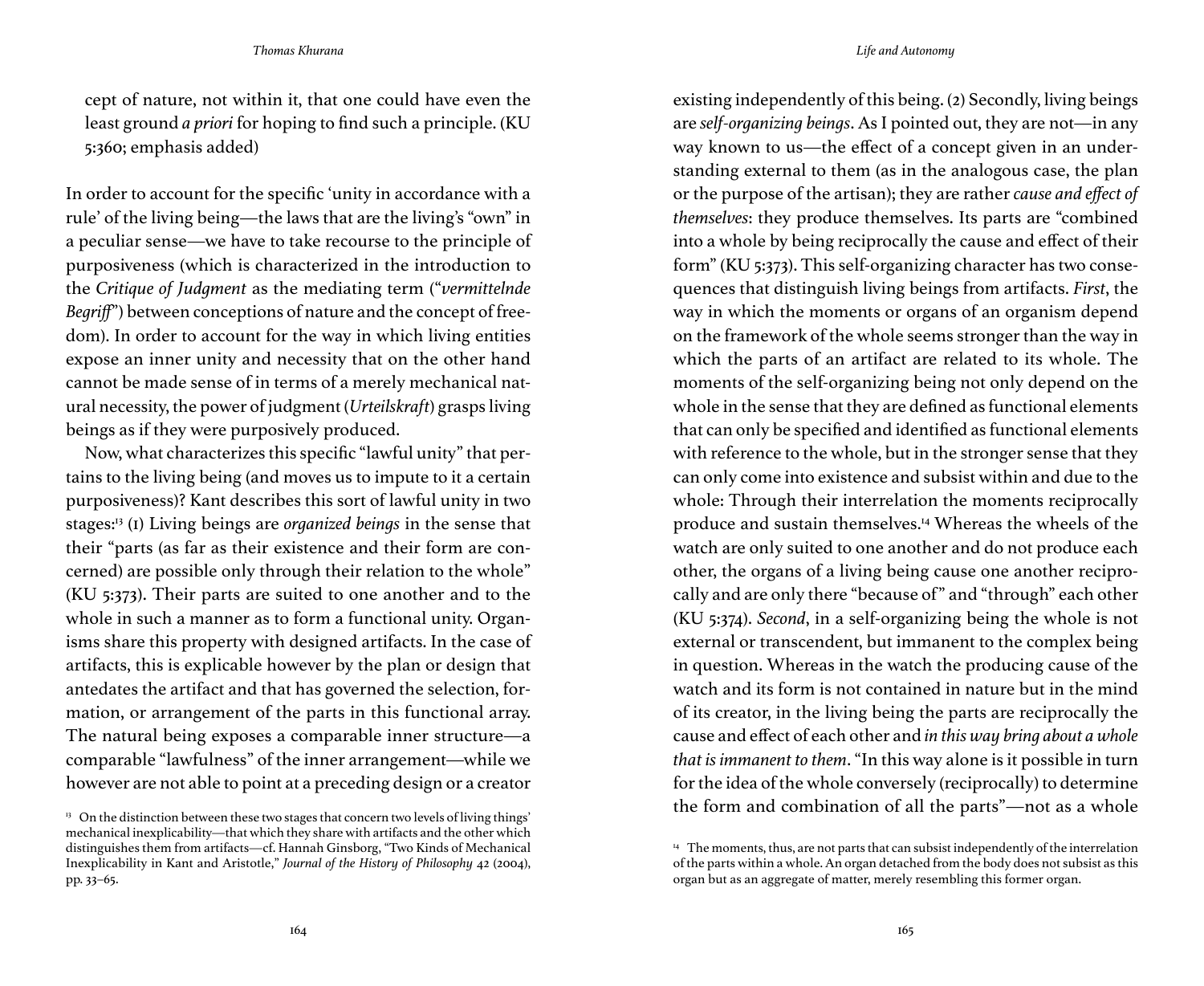given ahead or situated above the actual happenings, but as a whole present in the co-production of the parts.<sup>15</sup>

For Kant, this immanence of the idea of the whole generates our difficulties in understanding living organisms: We do not possess the capacity for an intuitive understanding that would be able to intuit the whole as such (i.e. a concrete and actual whole) and that could go "from the synthetically universal (of the intuition of a whole as such) to the particular, i.e., from the whole to the parts" (KU 5:407). As we have only a discursive understanding, our understanding has to start out from an analytical universal (a concept) so that we cannot begin from a concrete and immanent whole but only from *the representation* of the whole (an abstract and merely possible whole, so to speak). Thus, we have to conceive of living beings on the model of the production of artifacts: in order to grasp their wholeness at all we have to treat them *as if* they began from an abstract representation of the whole under which then—in a process of technical construction—particular elements were subsumed so as to form the whole being. In other words, we have to treat them *as if* they were purposively designed, although this seems to fail to grasp the actual way in which this purposiveness manifests itself.<sup>16</sup>

Yet no matter how problematic our mode of knowing the self-organizing structure of the living being may be, the structure in itself—which Kant describes quite clearly, despite the restrictions of our discursive understanding—is highly relevant to the problem with which we began: how to imagine an autonomous order, an order that would be under its "own" laws. It is precisely as a *self-*organizing being that immanently produces its governing purposive unity—and that does not receive its lawfulness from without—that we might say that the living being is autonomous and possesses its own laws. Not only are the actions or features of the living being to be explained by laws of autonomy in the sense that these laws "refer to nothing not contained in its own nature."17 That is to say, the actions and features of the living being are not only to be explained by laws that are its own in the sense that these laws derive from its own *organization*. These laws are the living beings' own in the deeper sense that they are brought about by this very being: Insofar as a living being constitutes and organizes *itself*, it can be regarded as the very source of its form. While we will explain the shape and the behavior of an artifact, e.g., a watch, with reference to its specific purposive form—the purposive nature of this object—it however does not seem felicitous to speak of the autonomy of a watch, as this purposive nature is implanted into

organism, is not e.g. a peculiar quality of a certain matter, but is rather an expression for the unexplained holistic property of the organized being. Hence it remains a problematic concept in the realm of the natural sciences. For more on Kant's use of Blumenbach's proto-biological concept of the "formative drive" cf. James L. Larson, "Vital Forces: Regulative Principles or Constitutive Agents?," *ISIS* 70 (1979), pp. 235–249; Timothy Lenoir, *The Strategy of Life*, Chicago and London: The University of Chicago Press 1982; P. McLaughlin, "Blumenbach und der Bildungstrieb," *Medizinhistorisches Journal* 17:4 (1982), pp. 357–372; Robert J. Richards, *The Romantic Conception of Life*, Chicago: University of Chicago Press 2002, pp. 207ff. In addition, cf. my "Force and Form: An Essay on the Dialectics of the Living," *Constellations* 18:1 (2010), pp. 21–34. <sup>17</sup> This is Rödl's formula for autonomy in the fundamental sense: "A law of autonomy is the subject's own law in that it refers to nothing not contained in its own nature." (Rödl, *Self-Consciousness*, p. 120)

<sup>&</sup>lt;sup>15</sup> That implies that the parts are not only more dependent on the whole than the parts of an artifact; *they are simultaneously more autonomous:* Insofar as they participate in producing a whole they are not just a mere part but also co-author of the whole that in turn determines them. The parts thereby turn out to be autonomous by way of depending on a whole of a peculiar type. — Kant parallelizes this type of immanent organization with forms of organization in the political field (KU 5:375)—cf. on this point Sally Sedgwick, "The State as Organism: The Metaphysical Basis of Hegel's Philosophy of Right," *The Southern Journal of Philosophy* 39 (2001), pp. 171–188. For the way in which Hegel deepens the Kantian idea and understands the form of social selfdetermination in terms of an organic structure that gives autonomy also to its parts, see Frederick Neuhouser, *The Foundations of Hegel's Social Theory: Actualizing Freedom*, Cambridge, MA: Harvard University Press 2000, especially pp. 41–49, 121–144; 204ff.  $16$  Instead of locating the whole in an idea which is really present in some other understanding, one could also try to locate it in an immanent, formative force that defines the dynamic inner unity of the organized entity and its capacity to organize further matter. Such a force, which Kant in fact mentions (KU 5:374 "formative power"; KU 5:422ff.: "formative drive"), can however not be determined independently of the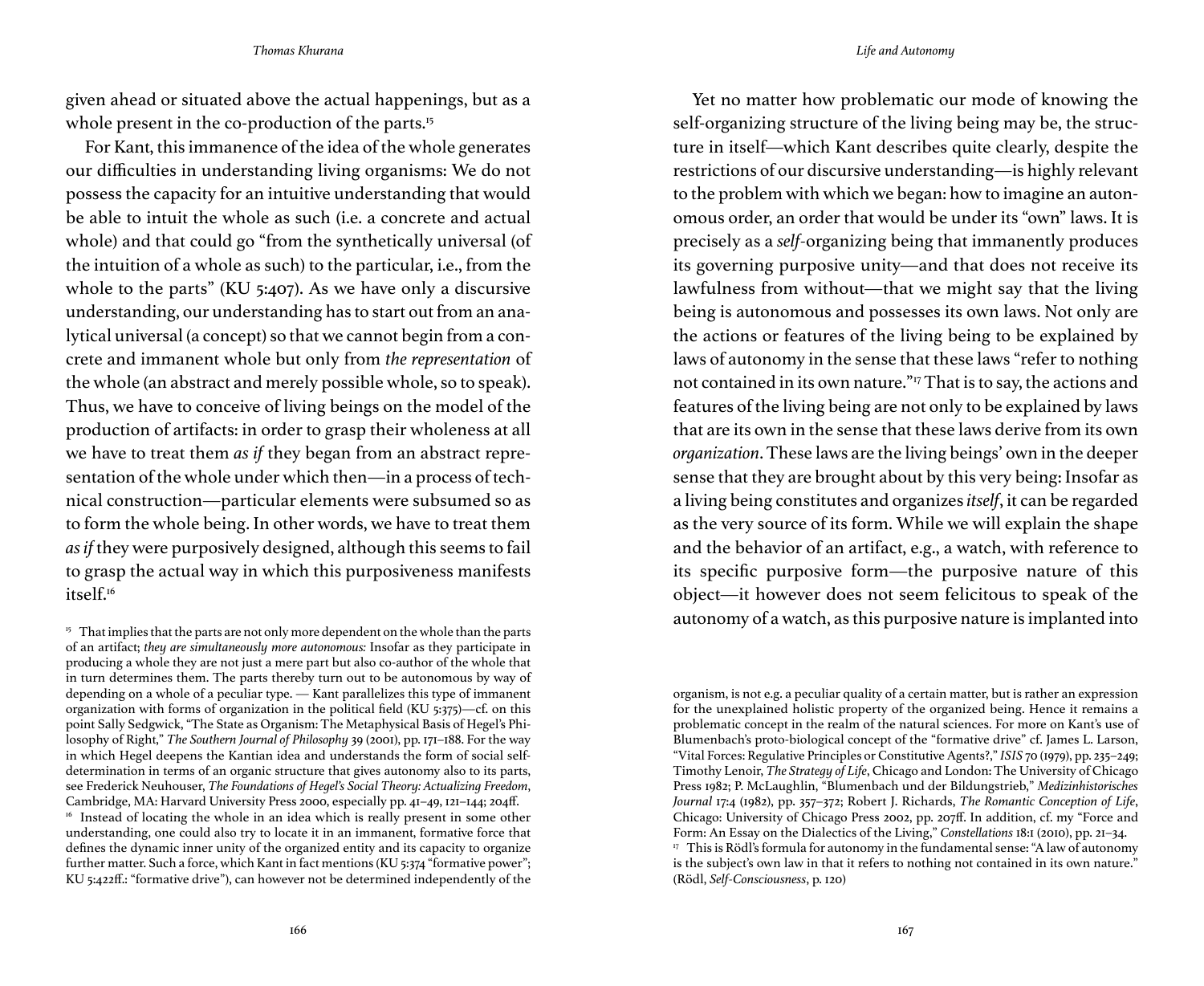it from without.18 Insofar as living beings, in contradistinction to artifacts, produce themselves, we can indeed say that their laws are in a deeper sense their own: living beings produce and maintain their own laws, laws which they do not receive from a plan or design given from without. In thinking the concept of autonomy, it is an essential problem to find a way of imagining how the subject can give itself its own law without thereby implying an unbound legislator or creator imposing this law. The idea of a self-organizing living being can be brought to bear on this question by giving us a model of a type of organization that is self-constituting.

Now, one might argue that this self-organization is not really pertinent to the question of auto*nomy* as we are here dealing with a *de facto* order: The living being might be self-produced, but it does not give itself a *law.* Kant, however, emphasizes (especially in the first introduction to the *Critique of Judgment*) that the self-organization of living things does not merely generate a *de facto* order, but rather exhibits an order of *normative*  necessity. A living being does not merely *exist* in this or that manner; rather, it tends to suggest "that there is something that it *ought to be*" (EE 20:240).<sup>19</sup> Insofar as the living being appears as a "natural purpose," it relates to something it ought to be and makes room for judgments as to whether the actual creature adequately lives up to itself (viz. its species) and hence can be called 'healthy' or 'defective.' Living beings, when considered in terms of their inner purposiveness, manifest a sort of oughtness that involves a unique form of "necessity," to be distinguished from the "physical-mechanical necessity": the living creature exhibits a normative "necessity of being formed in a certain way" (EE 20:240; translation modified). The living creature manifests a norm, in the form of its species' inner purposiveness, to which it specifically is subject.<sup>20</sup> Living beings thus not only *bring themselves forth,* but are thereby also *laws unto themselves*. 21

If we put it in this way, an analogy to an autonomous order might become more suggestive than it perhaps seemed at the outset. It is however important to note that this analogy only holds under a peculiar understanding of the living as *self*organizing. It is not enough to have an organized being—a complex functional unity—or a merely self-maintaining process in order to have an analogue of an autonomous order. Autonomy is not just being under one's own law, but being under a law that is one's own in the sense that one is bringing it forth.

<sup>18</sup> This distinction of a *determination from within* and a *determination from without* should not be taken to concern merely the *location* of the source of the organizing principle, but as pointing to a difference in certain *modes* of organization: The determination from within—the unity of the living being—is peculiar in that it is not really adequately represented in an expression detached from it (a plan or an idea in an understanding external to it); it is a unity that manifests itself only in the articulated living being itself.

<sup>&</sup>lt;sup>19</sup> Kant himself describes this normativity by referring to two forms of purposiveness that allow for normative evaluation: *first*, the relation of the organic being to the concept of this organic being which we treat, hypothetically, as its cause (i.e. the organic being as a purpose of nature); *second*, the suitability of an organ to its function (the way in which e.g. the eye fulfills its purpose of seeing). Kant does not elaborate on the precise relation of these two instances of purposiveness and, what is more, he does not really investigate the specific openness of the normativity of the living that is caused by the fact that we cannot identify the purpose of nature independently from the organism, the function of the organ independently from the actual doings of the organ since we cannot point to any preceding plan or concept in an understanding independent from the organic being. There is no separate standard, but only the way

in which the moments of the living being are means and end to each other, reciprocally cause and effect of each other, which suggests that there is something that they ought to have been. It is this immanence and openness of the normative standard that in fact makes the normativity of living beings so interesting with regard to the question of autonomy.

<sup>&</sup>lt;sup>20</sup> For an attempt to ground practical normativity upon the basic form of natural normativity characteristic of the living, cf. Philippa Foot, *Natural Goodness*, Oxford: Oxford University Press 2001. For a characterization of the normativity of the living which diverges from this idea of normality, cf. Georges Canguilhem, The *Normal and the Pathological*, New York: Zone Books 1998, pp. 115ff.

 $21$  If one contemplates a bit the formulation that living beings are laws unto themselves, one will soon become suspicious: It seems questionable to what degree they grasp the norms produced in the living process *as norms*. Another way of saying this: they might be laws unto themselves *only for us*. This is precisely Hegel's thought in stating that living beings in a fundamental way already expose the concept of spirit, but only for us, not *for themselves*. It is only in self-consciousness that this structure comes to exist for itself.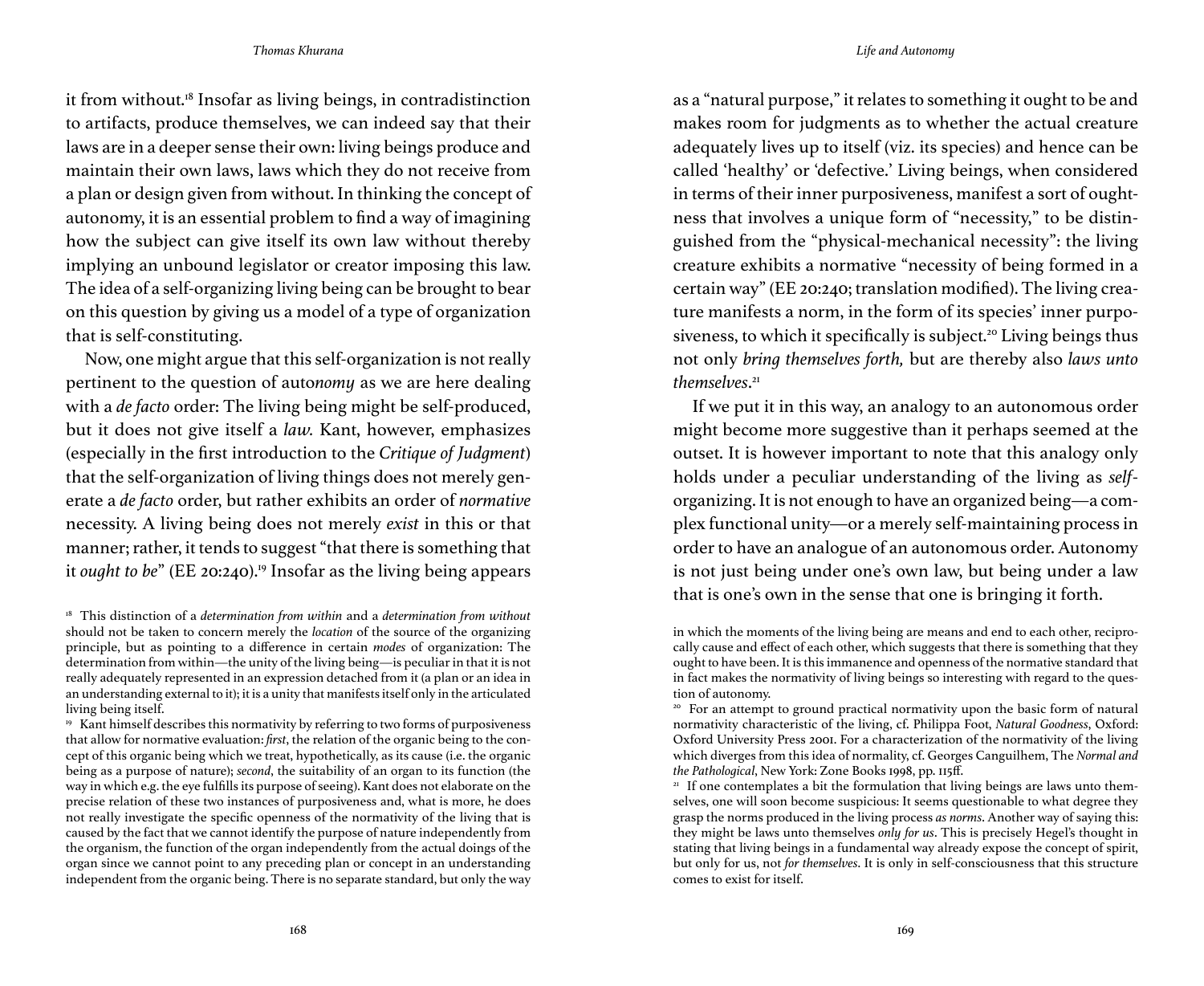**II.**

Now, despite the structural parallels between life and autonomy on the Kantian picture that I have tried to trace, Kant himself has not employed this analogy in any way in order to elucidate the autonomy of practical reason. Although Kant does specify the rational will as a "kind of causality of *living* beings" (GMS 4:446; my emphasis), the rational will is autonomous only insofar as it precisely does *not* allow itself to be determined by the sensible, living nature of the agent. The subject of an autonomous order is for Kant the rational will as such. Hence, the only determinations that are capable of conditioning the autonomous order are those that are rooted in the nature of the rational will itself (and not, for example, in the nature of human life). The autonomy of human practical reason paradigmatically manifests itself in the fact that it precisely does *not* allow itself to be guided by its living nature.

It is an interesting question why exactly this is the case: Is it the case because the will, as the will of a rational being as such, is essentially distinct from our living existence in nature so that our living existence becomes a heteronomous force *relative to the will*? Or is it also the case because a living order is in and of itself a heteronomous order, an order not—or not fully grounded in itself? At most points Kant doesn't argue directly or explicitly that life is in itself an order that is necessarily heteronomous in structure; rather, he argues that it is a source of *heteronomy with regard to the rational will*: The "sensible nature of rational beings" as their existence under empirically conditioned laws is, as Kant writes, "*for reason* heteronomy" (KpV 5:43; emphasis added). The laws of duty and the laws of life are different and hence cannot be mixed together without giving rise to heteronomy. The "majesty of duty has nothing to do with the enjoyment of life, it has its own law and also its own court and even though one might want to shake both of them thoroughly together, […] they soon separate of themselves." (KpV 5:88) This, however, would not necessarily entail that the living in and of itself could not said to be autonomous in a basic sense.

On the other hand, it is clear that Kant locates autonomy only on one level: the level of practical reason. This suggests that he considers the laws of the living as in and of themselves laws of heteronomy. Kant's discussion of what he calls the "comparative concept of freedom" (KpV 5:96) might be instructive on this point. Kant argues that a comparative conception of freedom is insufficient, a mere subterfuge, and it seems that Kant is considering here a type of freedom that has some resonances with the idea of freedom as being under "one's own law." According to a comparative conception of freedom, Kant says, a free effect is something "the determining natural ground of which lies *within* the acting being" (KpV 5:96). Comparative freedom is thus attributed to such effects that are not externally imposed on an entity but that spring from its inner state or nature. Kant's first example is a projectile in free motion, unhindered and unimpelled from without; his second example is the motion of a clock that "moves the hands itself" (KpV 5:96) and thereby seems to be the source of its own movement and thus 'free.' Kant's third example is that of the actions of a human being which, although necessary by their determining grounds, might be regarded as comparatively free, "insofar as the actions are caused from within" (KpV 5:96). It thus suggests itself that Kant would have to say that for an animal, be it rational or not, to be motivated by its living nature would only imply freedom in this comparative sense: The determining grounds can be said to lie within this animal. But it is irrelevant, so Kant wants to suggest, where the source of the determination is to be located: "it does not matter whether the causality determined in accordance with a natural law is necessary through determining grounds lying *within* the subject or *outside* him." Not the site of the source, but the *form* or *mode* of determination is decisive.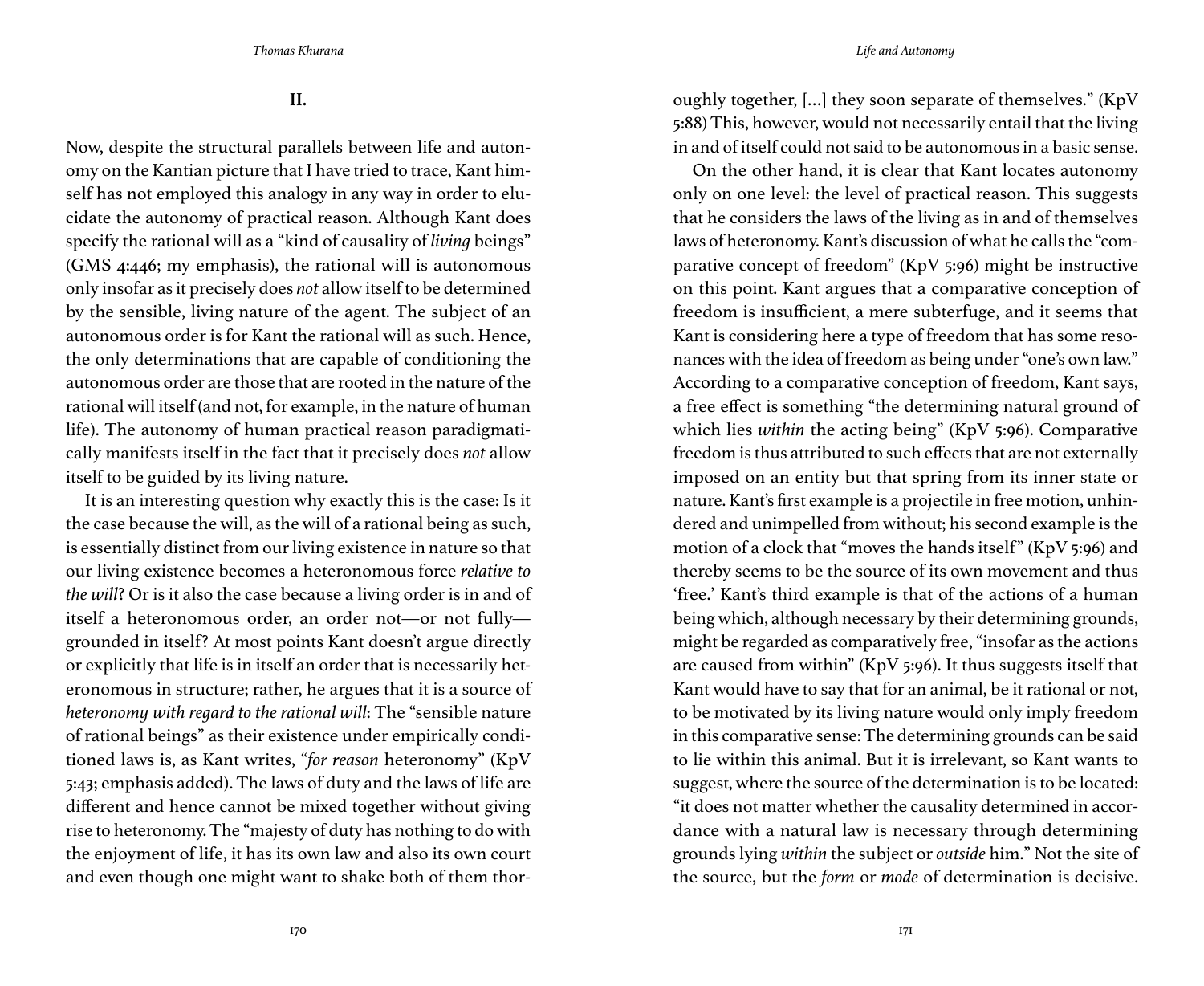The form or mode of determination that Kant wants to characterize as unfree at this point is the form of causal determination in time that he calls that of the "mechanism of nature": "all necessity of events in time in accordance with the natural laws of causality can be called the *mechanism of nature*" (KpV 5:97). Whatever springs from our nature according to the mechanism of nature in this sense can never be properly called free<sup>22</sup> and could be regarded as "heteronomous" in structure.

If, as Kant explains in the third *Critique*, living beings are mechanically inexplicable for our discursive understanding, it is difficult to determine if this implies as well that they embody a form of determination that strictly escapes "the mechanism of nature" in the sense that the cited passage from the second *Critique* indicates.23 In any event, Kant tries to characterize our

<sup>23</sup> It is a difficult question what exactly Kant refers to when he says in the third *Critique* that organized beings cannot be understood by means of "mechanical explanation." Candidates that have been discussed are (i) that living beings are mechanically inexplicable in the sense that they do not allow for an explanation of the whole by means of its independent parts (see McLaughlin, *Kants Kritik der teleologischen Urteilskraft*, Bonn: Bouvier 1989; a corresponding passage in Kant is EE 20:236); (ii) that living beings seem to contradict a mechanistic explanation in the sense that the powers of matter are insufficient to account for the production of organisms (see Ginsborg, "Two Kinds of Mechanical Inexplicability"); (iii) that living beings cannot be explained in terms of efficient causality (Rachel Zuckert, *Kant on Beauty and Biology*, Cambridge: Cambridge University Press 2007, pp. 101ff.). The third perspective would imply that Kant's description of living beings' inner purposiveness indeed is in tension with the structure of causal determination explicated in the "Second Analogy" (see Zuckert, *Kant on Beauty and Biology*, p. 136). The idea of a reciprocal determination implied by natural purposiveness according to which A is cause and effect of B and thereby in some sense both antecedent and subsequent to B, cannot be understood under the principle of succession. This might be the strongest reason why Kant thinks we have mode of knowledge of living beings in such a way that it does not directly contradict the mechanism of nature. And, although he describes them as *self*-organizing, he does not attribute to them a spontaneity that is comparable to the full spontaneity of a being that can make an unconditioned beginning. Under the condition that practical freedom and autonomy are thought to presuppose such a transcendental freedom, the way in which a living being follows laws that are its own seems to remain foreign to the autonomy of the rational will: It lacks the absolute spontaneity of freedom of the intelligible character that is unconditioned by the sensible world and only thereby to be regarded as the source of autonomy. Insofar as Kant thinks that without transcendental freedom "no moral law is possible and no imputation in accordance with it," (KpV 5:97) the formal 'autonomy' of living beings remains useless for him in the effort to understand the autonomy of practical reason.

However, if one does not presuppose transcendental freedom as the condition of practical freedom, one can begin to reconsider the way in which the formal autonomy of living beings might illuminate the autonomy of practical reason. In taking up the distinction that Kant indicates between different *sites* of the grounds of determination (that are not really decisive in questions of freedom) and different *modes* of determination (that *are* of relevance) the question emerges of whether living beings, insofar as they are *self-*organizing beings (and not only organized beings), do not indeed embody a specific *mode of determination* characteristic of autonomy as such. Insofar as reason is also to be conceived as a self-organizing entity, as Kant suggests when he speaks of an "epigenesis of reason,"24 we

<sup>&</sup>lt;sup>22</sup> It is a much-discussed issue whether Kant thinks—and should think—that practical freedom and autonomy are only possible on the condition of transcendental freedom (as the above passage suggests), or if it might be possible to assume that there is practical freedom even if we are in fact not transcendentally free (but rather determined by a higher mechanism of nature). For the latter see especially the following passage from the *Critique of Pure Reason*: "Whether reason is not, in the actions through which it prescribes laws, itself again determined by other influences, and whether that which, in relation to sensuous impulses, is entitled freedom, may not, in relation to higher and more remote operating causes be nature again, is a question which in the practical field does not concern us, since we are demanding of reason nothing but the *rule* of conduct, it is a merely speculative question, which we can leave aside so long as we are considering what ought or ought not to be done." (KrV A803/B831)

to conceive of living beings according to the analogy of intentional purposiveness, as intentional purposiveness seems in harmony with the principle of succession: the whole that is produced by its parts does not as such precede these parts—it is the *idea* or *representation* of the whole that precedes them.

<sup>&</sup>lt;sup>24</sup> Kant uses this term of the biology of his time in order to characterize pure reason as self-constituting and self-organizing: In the B-Deduction he speaks of the system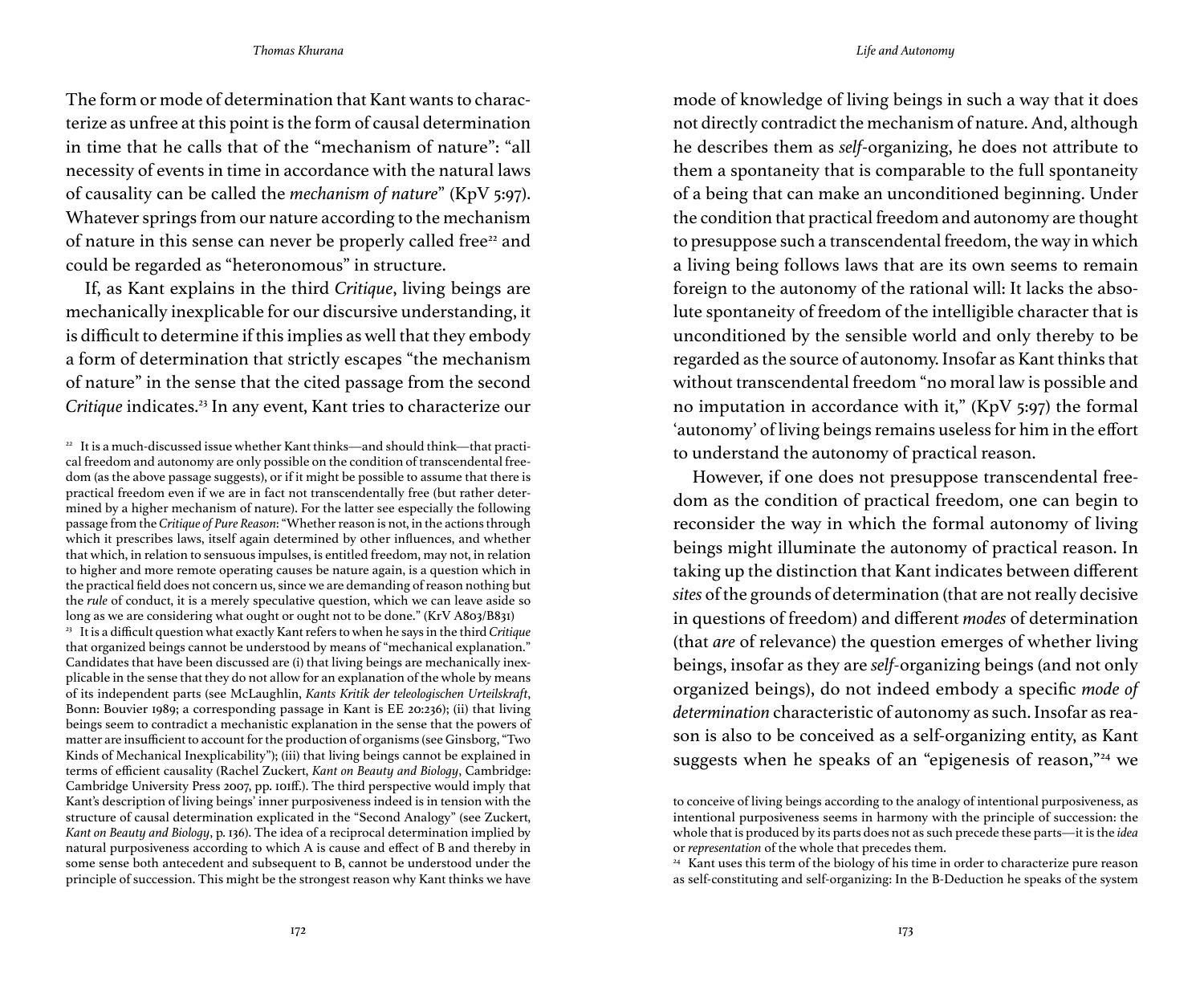might ask whether the autonomy of practical reason might not be informed in one way or another by the mode of determination found in living beings. In the second half of my paper I want to turn to Hegel who seems to pursue precisely this line of thought.

## **III.**

Hegel is clearly following Kant's lead in characterizing the formal essence of spirit (*Geist*) as "freedom" and in further determining this freedom in terms of self-determination (EPG §382). "Actual freedom," for Hegel, is "not something that is immediately in spirit, but something to be produced by spirit's activity" (EPG §382Z; translation modified). Spirit manifests itself as the "producer of its freedom" and its development is to be characterized as a constant activity of "freeing […] itself" (EPG §382Z). Thus, for Hegel, to be free in the sense that one is subject to one's own laws is neither to be viewed as something given (as something that is just there as a part of the nature of my reason) nor is it bound to any single act of legislation. Being subject to one's own laws rather means continuing to produce one's own freedom and constantly becoming what one is. Spirit is 'autonomous' in the sense that it is a "product of itself" and that "its actuality" is "merely that it has made itself into what it is."25 The "concept" (*Begriff*) for Hegel also gives itself reality in this manner (WL 6:258/587), for it "has *actuality* […] in such a way that it gives this actuality to itself" (PR §1). Hegel thus explicates the idea of the autonomy of spirit and the concept *in terms of the idea of self-production* or *self-actualization*. Autonomy thereby

moves even closer to the form of self-constitution which defines the living according to Kant and Hegel. It is thus no accident or slip that Hegel characterizes the living, with reference to animal organisms, exactly as he had characterized spirit: a living creature "only is, in making itself into that which it is" (EN §352; translation modified).<sup>26</sup> Life and spirit are both characterized as entities that produce and constitute themselves by making themselves into what they are. Neither exists as a given, but only as its own achievement and result.

The parallel between spirit and life can be seen more clearly if we take a brief look at Hegel's characterization of animal life in his *Encyclopaedia*. Hegel describes animal life as the point in nature where *subjectivity* emerges. That is to say, animals possess a basic form of subjectivity that prefigures the self-productive quality of spirit in decisive respects: The animal exists as self-production in the sense of the *production of a self*. The animal does that by producing its own shape, by endowing its environment with a specific form impregnated with the animal's self and by actualizing a general form in its particular being. Hegel articulates these three dimensions of self-production as (1) the *process of shape*, (2) the *process of assimilation*, and (3) the *genus-process*. As the process of shape concerns the self-articulation of the living individual into its parts, which reciprocally condition and produce each other, the process of assimilation concerns the relation of the living being to its (inorganic) environment. The genus-process concerns the interrelation of different individuals of one genus. In this sense the process of shape concerns the self-relation of the living, as the process of assimilation concerns the relation of the living to its other. The genus-process unifies these two relations insofar as it concerns the way in which what is living relates to itself in relating to its

of the "epigenesis of pure reason," in order to indicate that the categories are selfthought *a priori* ("*selbstgedacht*") and neither derived from experience nor implanted in us by our Creator.

<sup>&</sup>lt;sup>25</sup> M. J. Petry (ed.), *Hegel's Philosophy of Subjective Spirit*, vol. 1, Dordrecht: Reidel 1978,

p. 7. The cited passage stems from the notes of Kehler and Griesheim.

<sup>&</sup>lt;sup>26</sup> See also VPGE 183/109: "Thus, the organic individual produces itself: it makes itself into what it is in itself; spirit, too, is simply that into what it makes itself, and it makes itself into what it is in itself."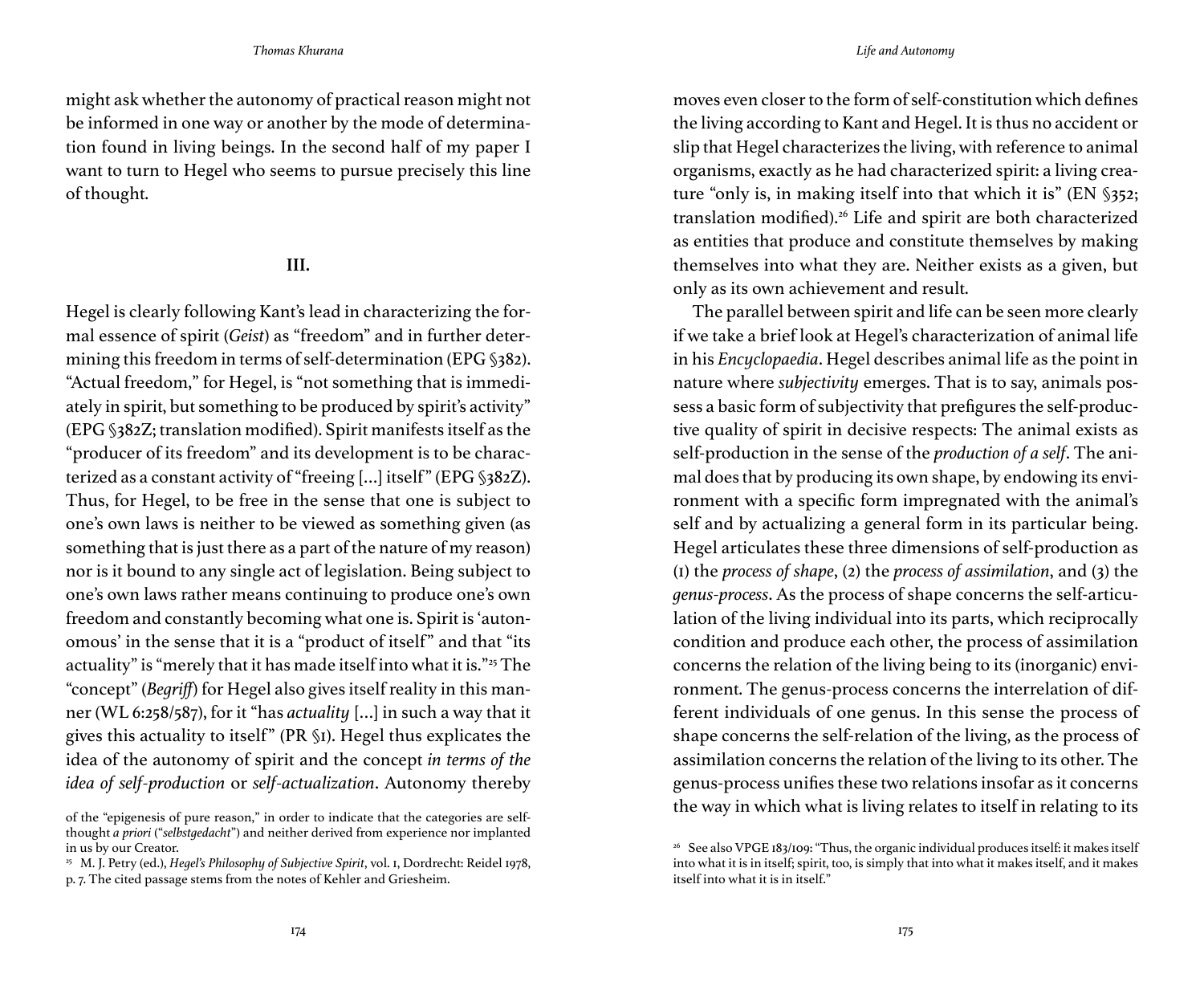other. These three processes determine the way in which the living can be said to be self-constitutive, to make itself into what it is and to realize a basic form of freedom: a Being-at-one-withoneself-in-the-other.27

(1) Hegel's descriptions of the process of shape are largely indebted to Kant's concept of the organism as a self-organizing entity in which the parts are cause and effect of one another. The shape of the organism is alive precisely to the extent that it exists as a process: a process of articulation whereby the parts (as moments of the whole) and the whole (as produced by its parts) are brought forth. The parts of the shape are not independent parts, but "moments in a living subjectivity" (EN §356Z).<sup>28</sup> Hegel explains this process of organization—slightly different from Kant's more harmonious picture—as itself already a dialectical and tense process comprised of two moments: the articulating or producing of an inner self (not bound by any single shape) on the one hand and of the concrete, sustained external shape on the other hand. The organism is the "higher repose" as the "unity" of these two moments, the "internal and external" (EN §356Z). The dialectical quality and the negativity involved become evident in Hegel's characterization of the process of shaping: It is the process "in which the organism converts its own members into a non-organic nature, into means, lives on itself and produces its own self, i.e. this same totality of articulated members, so that *each member is reciprocally end and means*, maintains itself through the other

members and in opposition to them." (EN §356; emphasis added) Hegel thereby reformulates the very type of organization that Kant characterized as the form of organized living beings.

(2) The second dimension in which Hegel describes this selforganizing form is its relation to its environment. This is an aspect of the self-organizing being upon which Kant had not particularly focused and that contributes to an extension of the analogy between life and practical subjectivity in Hegel.<sup>29</sup> Hegel conceives of the animal's relation to its non-organic environment as one of assimilation. Assimilation takes on the form of a theoretical process, a practical process, and a unity of both termed the "ideally real process" (EN §357Z). The theoretical assimilation signifies a process whereby a living being takes up the environment with its senses and in doing so transforms it into something that is formative for itself. Practical assimilation describes the way in which the living being employs nonorganic nature in order to get rid of its sensation of lack (either by transforming the outer nature into an instrument for doing so [formal assimilation] or by consuming and destroying parts of the environment to fulfill its needs [real assimilation]). What is important in the idea of assimilation is the way in which the animal literally transforms its environment into a part of itself (by employing or consuming it). It can do so to the extent that it has a self-relation in which the environment is already implied: the sensation of lack. The fact that the living being is in need is a mark of distinction in Hegel's view. Only a living being can feel lack, and this is the precondition for its having an assimilative relation to its environment (that means: for not being just indifferently opposed to its environment, but in such

<sup>27</sup> Cf. "Freedom is to will something determinate, yet to be with oneself (*bei sich*) in this determinacy and to return once more to the universal." (PR §7Z) See also: "Spirit is here purely at home with itself, and thereby free, for that is just what freedom is: being at home with oneself in one's other, depending on oneself and being one's own determinant." (EL §24Z2) For the thesis that Hegel's conception of "Being-at-one-withoneself-in-the-other" is deeply connected to his conception of "life," see Terry Pinkard, *Hegel's Naturalism: Mind, Nature, and the Final Ends of Life*, Oxford: Oxford University Press 2012.

<sup>&</sup>lt;sup>28</sup> In his *Science of Logic* Hegel expresses this thought by saying that "the organism is a manifold, not of *parts* but of *members*"(WL 6:476/766).

<sup>&</sup>lt;sup>29</sup> The point is however not totally absent from Kant. See his description of growth in §64: "This plant first pre-pares the matter that it adds to itself with a quality peculiar to its species, which would not be provided by the mechanism of nature outside of it, and develops itself further by means of material which, as far as its composition is concerned, is its own product." (KU 5:371)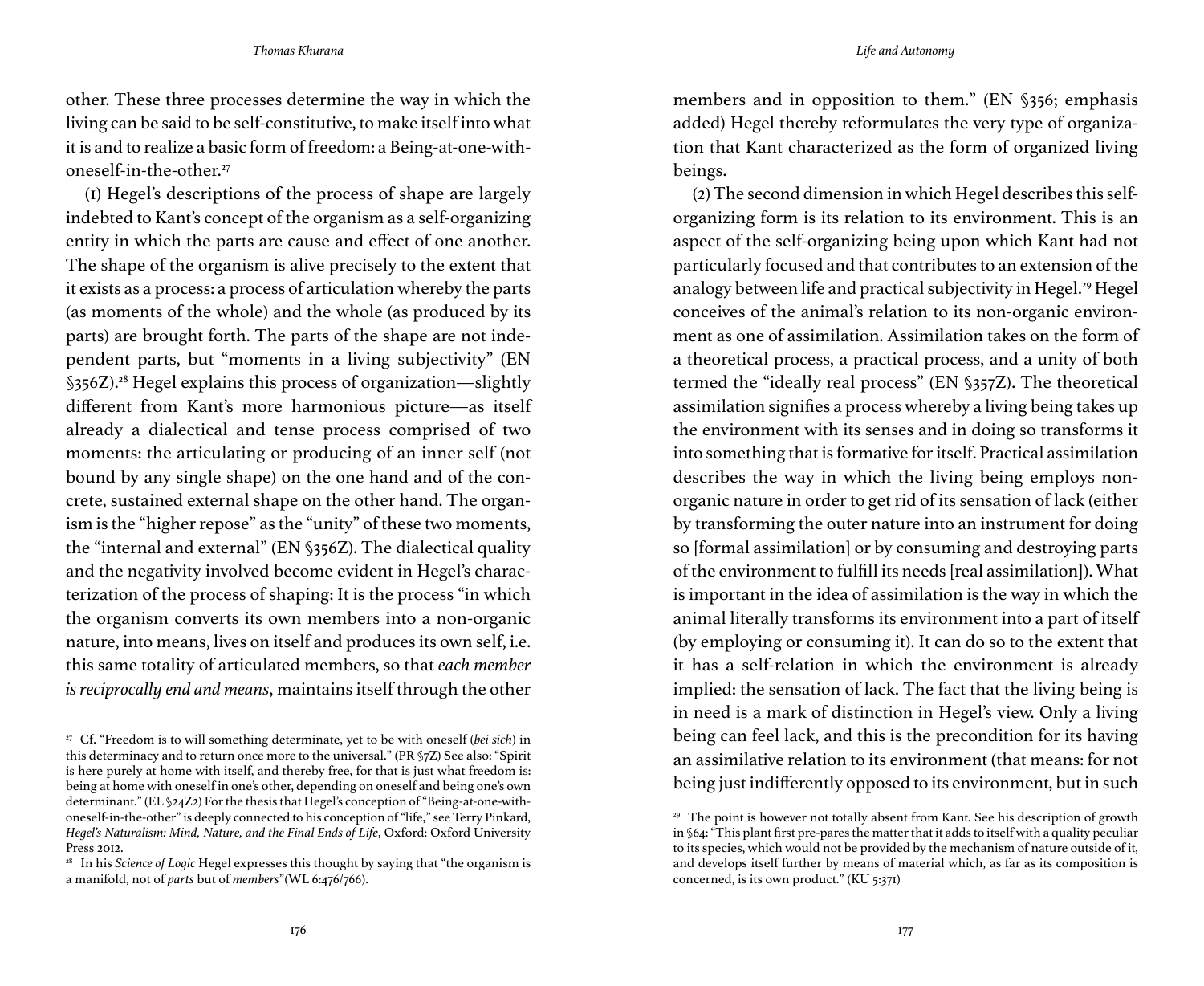a relation to the environment that it is potentially transformable into the animal itself). In the concept of lack the lack's overcoming is already present in such a way that this manner of being finite is simultaneously a form of infinitude.<sup>30</sup> The animal, by being in need, is no longer merely subject to external causes, but to "external potencies" and is thus subject to a different mode of being determined: one in which it itself is already implied (EN  $\S$ 359).<sup>31</sup> That is to say, the laws of the living not only specify that living beings of the type N do A, if—accidentally, unforeseeably—an M does B to them, but they specify that N's do A under specific circumstances ("when M's do B") that N's are adapted to. The laws of the living comprise the specific circumstances of the living, since the animal is actual not only in the shape of its body but also in the peculiar "shape" with which it endows its environment. The basic form in which the living being specifies elements of its environment is according to Hegel "instinct" (which is, of course, a very rudimentary and still limited form of accessing a specific environment).

By means of assimilation, that is, by becoming able to transform its environment into a part of itself, the animal posits itself "as subjectivity, as real being for-self" (EN §365Z). In the forms of practical assimilation the subject, however, does so only in a limited way by satisfying specific needs (e.g. its hunger or thirst). It does not yet "satisfy *itself*," (or: its Self) in the sense of gaining a sense of its own selfhood. There is however one form of assimilation—that which unifies theoretical and practical assimilation—in which the animal even accomplishes this in a rudimentary form: in its constructive instinct ("*Bildungstrieb*,"

"*Kunsttrieb*") it transforms its environment—e.g. by building nests, constructing weapons—in such a way that the environment reflects the animal self: "In the constructive instinct the creature has produced itself as an outer existence and yet remains the same immediate creature; here, then, it first attains to self-enjoyment, to the specific feeling of self." (EN  $\S$ 365 $Z$ )<sup>32</sup>

(3) The third dimension in which the animal subjectivity is characterized is the genus-process: the relation of the individual animal being to its genus. The genus is the concrete substance of the singular subject, and a living being is inherently related to its genus: it exemplifies, maintains and reproduces its genus. But the way in which it does this attests to a decisive limit of the living. The genus is only in an "*implicit*" ("ansichseiender") unity with the singularity of the subject (EN §367). In manifesting its genus—through reproduction, in the confrontation of different species and in illness and natural death—the particular living being each time perishes (literally: dies). The living being is an *outcome* and a *means* or *vehicle* of genus-process, but we do not find a living individual that is in and for itself the genus.<sup>33</sup> This is the very limit of the living: Its inability to be for itself genus and to maintain itself in this relation. This can only become possible for a being that becomes aware of its life as such and that in this sense becomes capable of transforming this natural mode of subjectivity.

While animal life can indeed be regarded as "autonomous" in the formal sense with regard to the inner organization brought about by the living process itself, and while animals

<sup>&</sup>lt;sup>30</sup> "A being which is capable of containing and enduring its own contradiction is a subject; this constitutes its infinitude." (EN §359Z)

<sup>&</sup>lt;sup>31</sup> The parallel formulation in the *Science of Logic* is: "In so far as the object confronts the living being in the first instance as an indifferent externality, it can act upon it mechanically; but in doing so it is not acting on a living being; where it enters into relationship with a living being it does not act on it as a cause, but *excites* it." (WL 6:482/771)

 $32$  The animal in this sense already seems to be on the track to the provisional 'solution' of the master-slave problem: *Arbeit* and *Bildung*.

<sup>33</sup> If it is true that Hegel regards this limited right of the individual as a shortcoming of the form of the living, this suggests that he will need to have a different notion of the status of the individual in the sphere of spirit. Hegel's description of the living thus seems to imply that the realm of a fully actualized freedom of spirit requires a form of individual freedom that goes beyond individuals being a mere "'vehicle' of cosmic spirit." For a critique of such a view of the individual's freedom within *Sittlichkeit*, see Neuhouser, *The Foundations of Hegel's Social Theory*, pp. 50ff.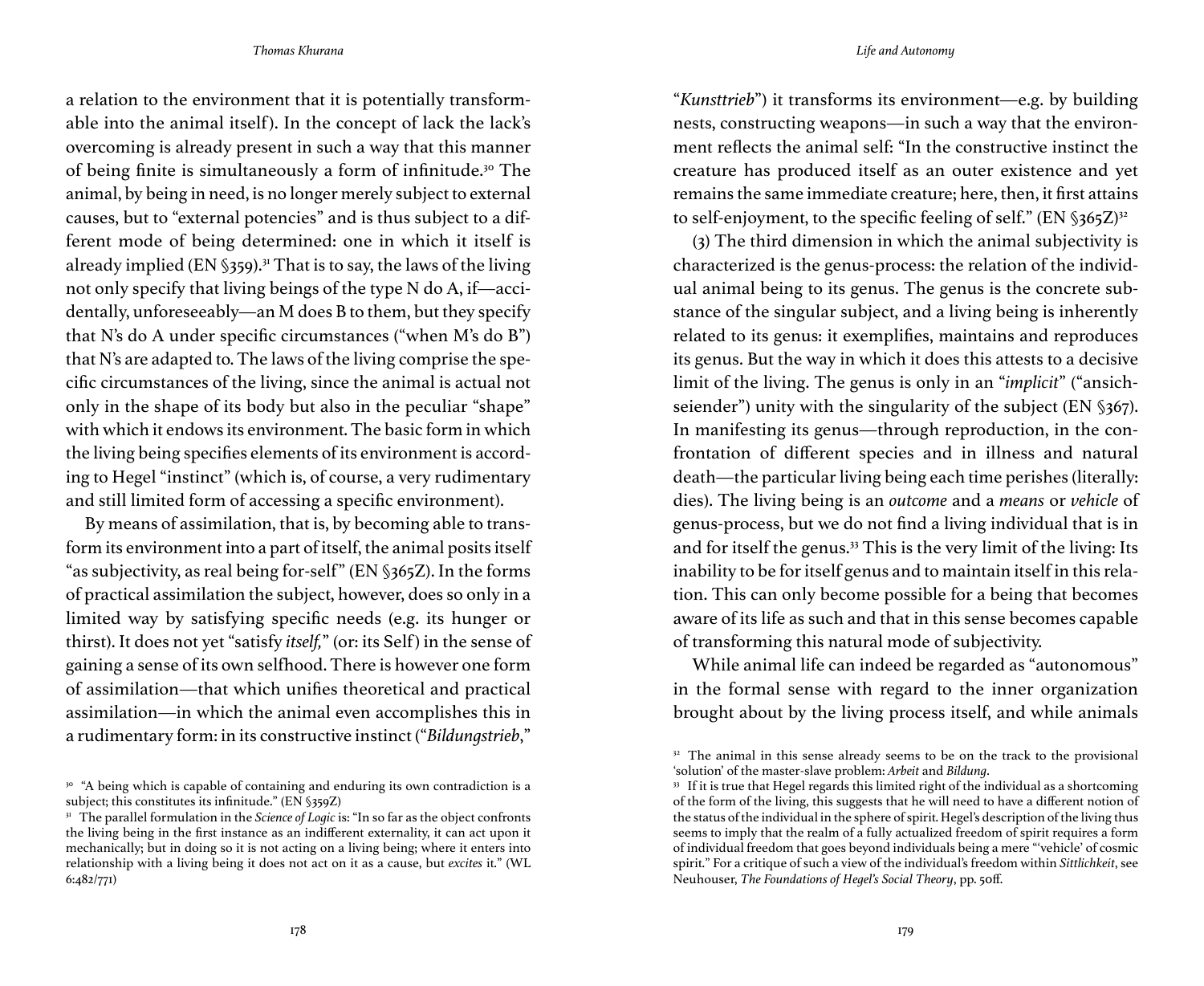can be regarded as expressing, through their assimilative activity, the idealism of the free will that does not take the things "as they are, to be in and for themselves"34 but transforms and appropriates them, they do not, in the cycle of reproduction, manifest the identity of producing and produced that Hegel requires of spirit.<sup>35</sup> The "animal soul is still not free for [...] it is only in the form of individuality that the genus is for the animal. The animal can only sense the genus, it is not aware of it. [...] By the sublation of the particularity of the sexes which occurs in the genus process the animal does not attain to the production of the genus; what is produced by this process is again only an individual." (EPG §381Z) That which is living in this sense produces a structure that it cannot fully grasp for itself. It is only in a new form of self-conscious vitality that this can be accomplished.

## **IV.**

Hegel not only extends the structural parallels of life and spirit as self-constituting entities marked by processes of articulation, assimilation and reproduction, but also introduces a new form of distinguishing and relating life and spirit: Spirit does not exist alongside or somewhere beyond living nature; it is instead intimately connected to living nature. That however is not to say that it is just an extension or an enhancement of living nature—instead it displays a thoroughly transformed life of its

own that is gained from and against natural life. The life of spirit is of such a sort that natural life "appears partly as opposed to it, partly as posited at one with it" (WL 6:471/762).<sup>36</sup> There are various sites where Hegel deals with the passage from merely animal life to self-conscious life. At this point, I want to direct attention to just two of those sites which in turn imply two related basic characterizations of this transformation: they characterize it as the *transformation of a reflective turn* (spirit as life knowing itself as such) and that of *a redoubling of life* (spirit as realizing itself in the mode of a second nature). The first characterization can be articulated with regard to the passage in the *Phenomenology of Spirit* in which consciousness, facing a living object, grasps itself as self-consciousness; the second one can be elaborated by reference to the Anthropology chapter in the *Encyclopaedia* where Hegel describes the living nature of the human as the first stage of subjective spirit.37 I will not be able to give a full analysis here, but I would like to indicate the type of turn that Hegel is interested in.

In the *Phenomenology of Spirit* life appears at a famous "*turning point*": consciousness attains a new level when it grasps its object as alive—namely the level of self-consciousness. Hegel attempts to show how what is living (as object) lays bare the fundamental structure of spirit in the relationship between the single organ and the overarching organism, between the exemplar and its general species, the separate shape and the universal fluidity of life. However, the living only manifests this structure *in* itself without yet possessing the structure *for* itself. In its

 $34$  PR §44: "The free will is consequently that idealism which does not consider things [*Dinge*], as they are, to be in and for themselves, whereas realism declares them to be absolute, even if they are found only in the form of finitude. Even the animal has gone beyond this realist philosophy, for it consumes things [*Dinge*] and thereby proves that they are not absolutely self-sufficient." See on this point also Pinkard, *Hegel's Naturalism*, p. 18f.

<sup>&</sup>lt;sup>35</sup> EPG §379Z: "For whereas [...] the seed produced is not identical with the seed that produced it, in self-knowing spirit the product is one and the same as that which produces it."

<sup>&</sup>lt;sup>36</sup> For more on the sense in which spirit is aware of itself at once as life and as more than life see Frederick Neuhouser, "Life, Freedom, and Social Pathology," in: A. Honneth and G. Hindrichs (eds.), *Freiheit: Stuttgarter Hegel-Kongress 2011*, Frankfurt am Main: Klostermann 2013.

<sup>37</sup> Further important sites of transition are to be found in Hegel's *Science of Logic* where the idea of life gives way to the idea of cognition (WL 6:487/775); in the *Philosophy of Right* where Hegel describes a transition from natural to ethical will (PR §§4ff.); and in Hegel's *Lectures on Aesthetics* in the discussion of natural and artificial beauty (VA 13:157ff./1:116ff.).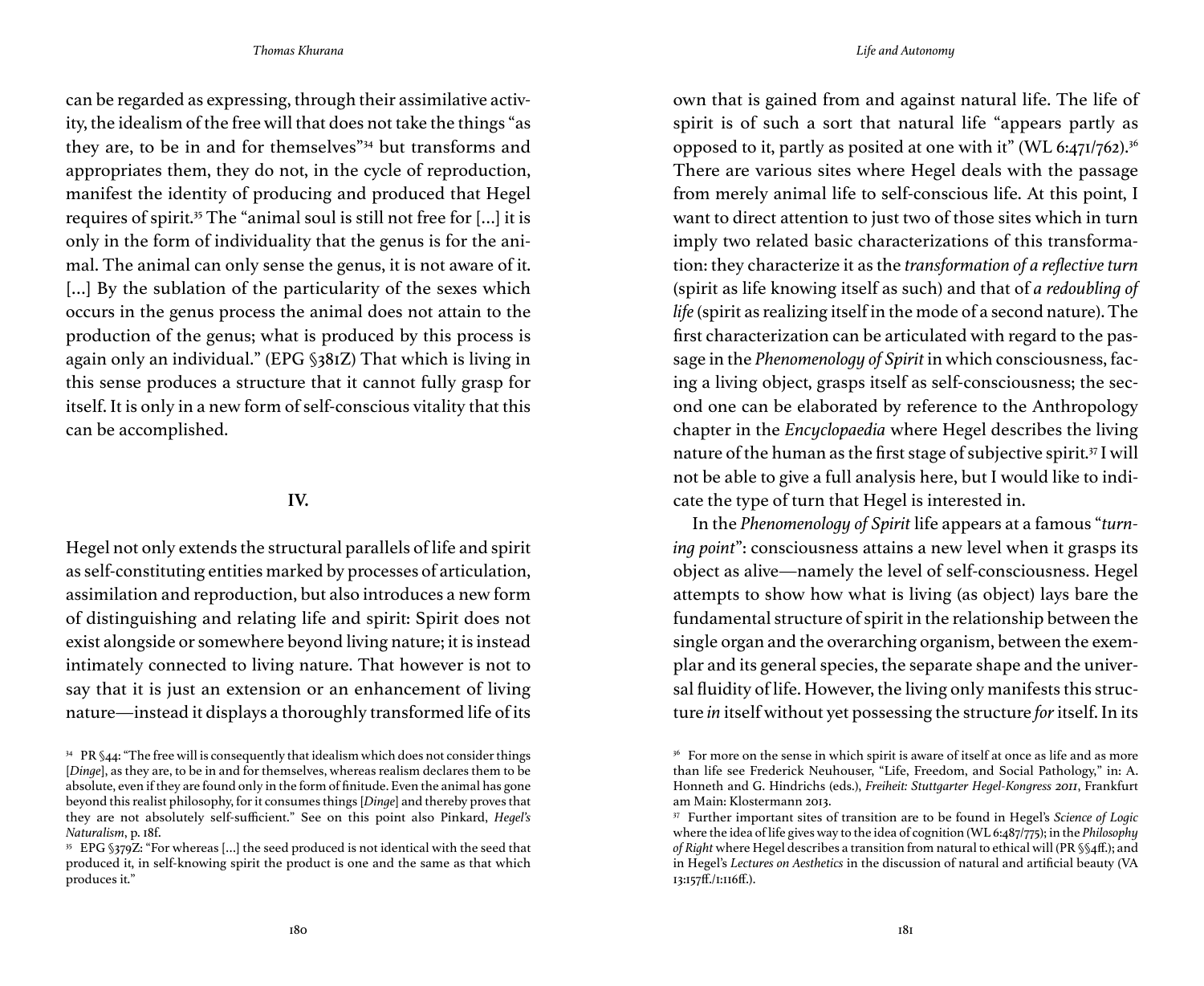result, life points beyond itself "to something other than itself, viz. to consciousness, for which Life exists as this unity, or as genus" (PhG 3:143/109). The structure of spirit (*Geist*) presents itself to (self-)consciousness in the living, but it does so in a way that escapes the living itself. This does not, however, make (self-) consciousness something altogether different in kind, but rather—as Hegel explicitly formulates it—"this other Life" for which the structure of first life becomes recognizable. (Self-) Consciousness is, so to speak, a reflexive life, a life that knows itself as life.<sup>38</sup> This has a twofold implication: (self-)consciousness continues to manifest itself as something living, but as a something living whose relation to its own life is transformed, because it knows itself to be alive and relates to itself as such. The possibility of this self-relation is ultimately conceived as a social relation among various living beings (in terms of their recognition of one another). This "other Life"—human consciousness—is not then simply an instantiation of its kind, but rather a participant in a form of life, a self-conscious subject of its practices that possesses a relation both to itself and to the manner in which it exemplifies the universal: "this other Life […] for which the *genus* as such exists and which is the genus for itself" is "*self-consciousness*" (PhG 3:143/109; translation modified). Self-consciousness is the reflexively articulated form of a selfgrounded order which manifests itself for this self-consciousness in the living in its most elementary form. The actuality of spirit is, in this sense, for Hegel not made possible by rational animals existing in another, intelligible world beyond the sensible world. It is rather made possible by their relating and accommodating themselves to their own nature, which they transform in a social process of experience and enculturation.

*Thomas Khurana Life and Autonomy*

The way in which this program could be unfolded in articulating how a living self-consciousness might come about, can be seen in Hegel's conception of a "second nature." Hegel describes the emergence of this "second nature" on its most basic level in the first part of his *Philosophy of Mind*, in a section called "Anthropology"39 (EPG §§388–412) and returns to this concept time and again to specify the mode of being of ethical life.40 The Anthropology deals with what Hegel calls "soul" and mediates between Hegel's account of animal life on the one hand and his accounts of developed forms of subjective spirit on the other. Systematically, this section characterizes the slumber and the awakening of spirit in nature and describes the very passage, as Hegel explicitly says, "from necessity to freedom" (EPG §381Z). This passage is accomplished in the soul in some basic respects by means of the "mechanism of habit" that establishes a 'second' or an 'artificial' nature (EPG §410A). This mechanism of habit is especially interesting to the extent that it has a double aspect: on the one hand, it creates an *artificial*, *self-produced* nature and thereby frees the soul from some determinations of its first nature; on the other hand, it does so only by using a *mechanism* and by establishing a second *nature.*  The soul cannot attain its freedom by means of an arbitrary act

<sup>&</sup>lt;sup>38</sup> For more on this "self-application of the concept of life" cf. Axel Honneth, "Von der Begierde zur Anerkennung," in: K. Vieweg and W. Welsch (eds.), *Hegels Phänomenologie des Geistes*, Frankfurt am Main: Suhrkamp 2008, pp. 187–204, here 193.

<sup>39</sup> The far-reaching implications of this section are often overlooked. Recently, however, the text has been brought to renewed attention by Catherine Malabou, *The Future of Hegel: Plasticity, Temporality and Dialectic*, London and New York: Routledge 2005, Part I: "Hegel on Man: Fashioning a Second Nature," pp. 21-76. See also: Michael Wolff, *Das Körper-Seele-Problem: Kommentar zu Hegel, Enzyklopädie (1830), §389*, Frankfurt am Main: Klostermann 1992, especially pp. 171–187.

<sup>40</sup> The general form of habit, articulated in the Anthropology, does not remain restricted to primitive forms of spirit's activity, but on the contrary "is a form that embraces all kind's and stages of mind's activity" (EPG §410A), from man's posture and his perceptual capacities up to the ethical ("the habit of right") and thought (EPG §410A). For Hegel's characterization of ethical life in terms of a second nature see especially PR §4 ("the realm of actualized freedom, the world of spirit produced from within itself as second nature") and PR §151 ("the ethical […] appears as *custom*; and the *habit* of the ethical appears as a *second nature* which takes the place of the original and purely natural will and is the all pervading soul, significance, and actuality of individual existence").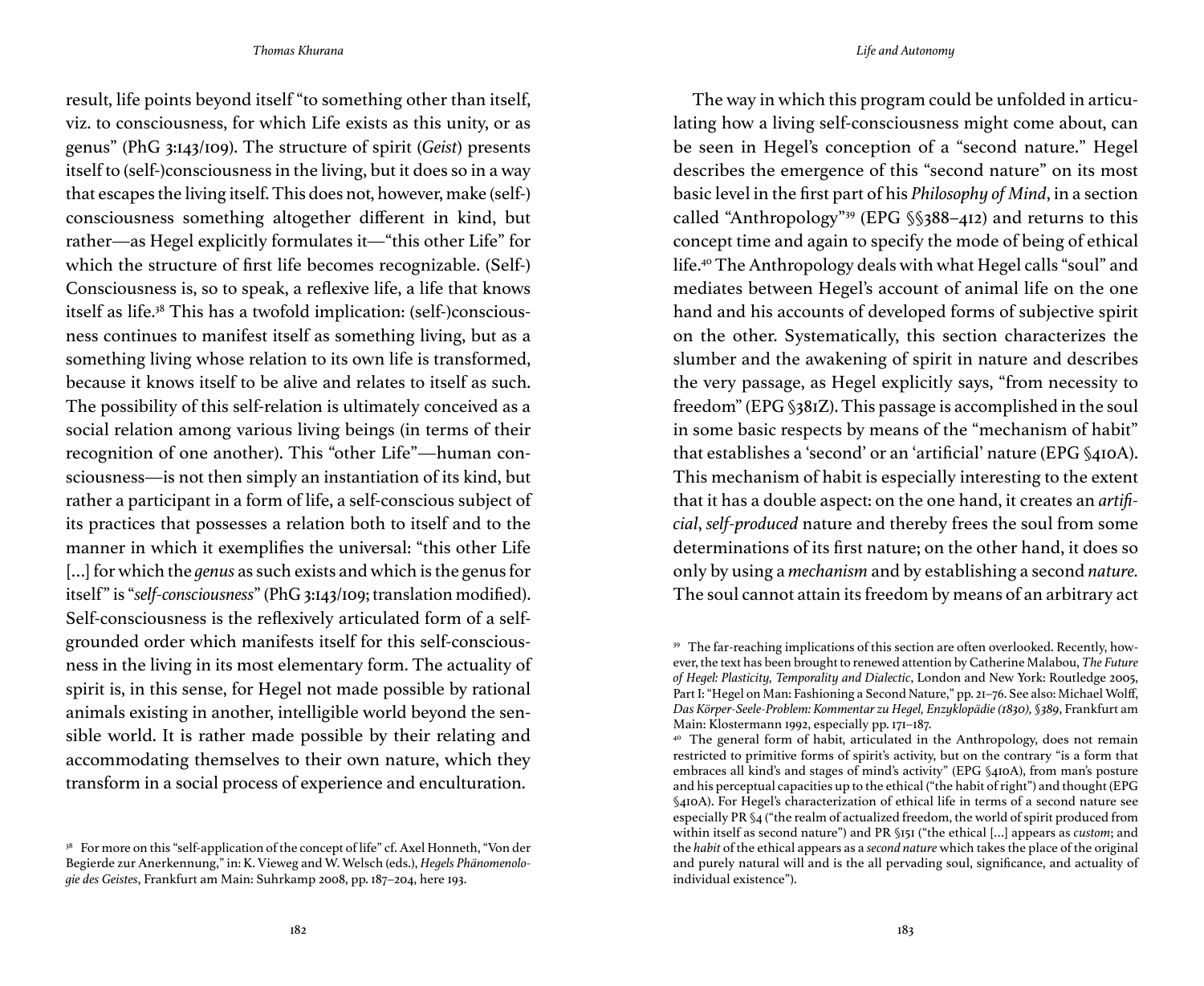of will, by just abstracting from its first nature. It can attain freedom only by transforming its nature, and this means, on the elementary level, *repeating* or *redoubling* nature. Habit is the basic form of such a redoubled nature: "Habit has rightly been called a second nature: *nature*, because it is an immediate being of the soul, a *second* nature, because it is an immediacy *posited* by the soul." (EPG §410A) In this self-posited immediacy, spirit is on the one hand free since it produces the very immediacy it displays; yet at the same time it constrains itself insofar as its 'legislations' take on the form of immediate nature for it, manifesting themselves as habits or customs.

But why does this form of second nature become necessary and how does it arise? Hegel describes the situation of the soul in such a way that on its way to freedom it faces the danger of an internal split, described by Hegel as a derangement or madness, which can only be overcome by means of habit.41 The soul "struggles with the immediacy of its substantial content in order to rise to simple subjectivity relating itself to itself" (EPG §408Z), and in this struggle the second stage it reaches is one of derangement: it is split between the fixed particularity it tries to overcome and its subjectivity which is free for itself (EPG §408A). Its free subjectivity takes the shape of "a purely *formal, empty, abstract* subjectivity" (EPG §408Z) and thus possesses only abstract freedom. In the stage of derangement the soul tries to unify its particular determinations and its free subjectivity, but succeeds only in the form of a *subjective* identity of the subjective and the objective. The self identifies itself subjectively with a particular determination and thereby falls short of its own generality and of the task of *objectively* realizing this

unity. The mad person regards "an *empty abstraction* and *mere possibility*" as "something *concrete* and *actual*" (EPG §408Z). For example, the man who takes himself to be king, without objectively being in a position anywhere near to this, does so only on the basis of an "*indeterminate universal possibility*" (EPG §408Z): since a man in general can be king, the man in question could be one.42

In this sense madness embodies a first, although unsuccessful attempt at a 'free' self-determination—the production of a certain unity of the particular determination of the soul and its general being as an I. The failure resides in the fact that madness falls short not only of the objective reality that doesn't correspond to the mere possibility; it falls short even of the abstract freedom of the I itself, as the mad person, in deploying this indeterminacy, over-identifies with a particular determination: In the attempt to grasp itself in a particular and arbitrary determination, the deranged agent "forfeits the ability […] to remain *perfectly present to itself* in each of its representations" (EPG §408Z).

Now, habit is supposed to offer a different attempt at attaining self-determination. It offers a way for the soul to determine itself and nevertheless sustain its generality in this determination. It avoids both failures of madness: (i) it does not confine itself to a merely subjective identity of the subjective and the objective, but instead strives to realize such a unity objectively (it trans-

<sup>41</sup> With regard to the relation of habit and madness see Malabou, *The Future of Hegel*, pp. 28ff and Zizek's essay "Discipline between Two Freedoms—Madness and Habit in German Idealism," in M. Gabriel/S. Zizek, *Mythology, Madness and Laughter: Subjectivity in German Idealism*, London: Continuum 2009; for an extended version see also Zizek, *Less than Nothing: Hegel and the Shadow of Dialectical Materialism*, London: Verso 2012, pp. 327–358.

 $42$  That the self is at all capable of fixing itself to such an abstract possibility finds its basis in the fact that the I as such is a "*wholly abstract*, completely indeterminate I, an I thus *standing open* to *any* content *whatever*" (EPG §408Z). This abstract I indeed marks a genuine capacity of the mind to make itself indeterminate. Cf. PR §5, in which a certain aspect of the will is defined, namely "this *absolute possibility* of *abstracting* from every determination in which I find myself or which I have posited in myself, the flight from every content as a limitation." The fact that madness draws from this capacity turns it into a "*privilege*" of man EPG §408Z: "Only *man* gets as far as grasping himself in this complete *abstraction of the I*. This is why he has, so to speak, the *privilege* of folly and madness."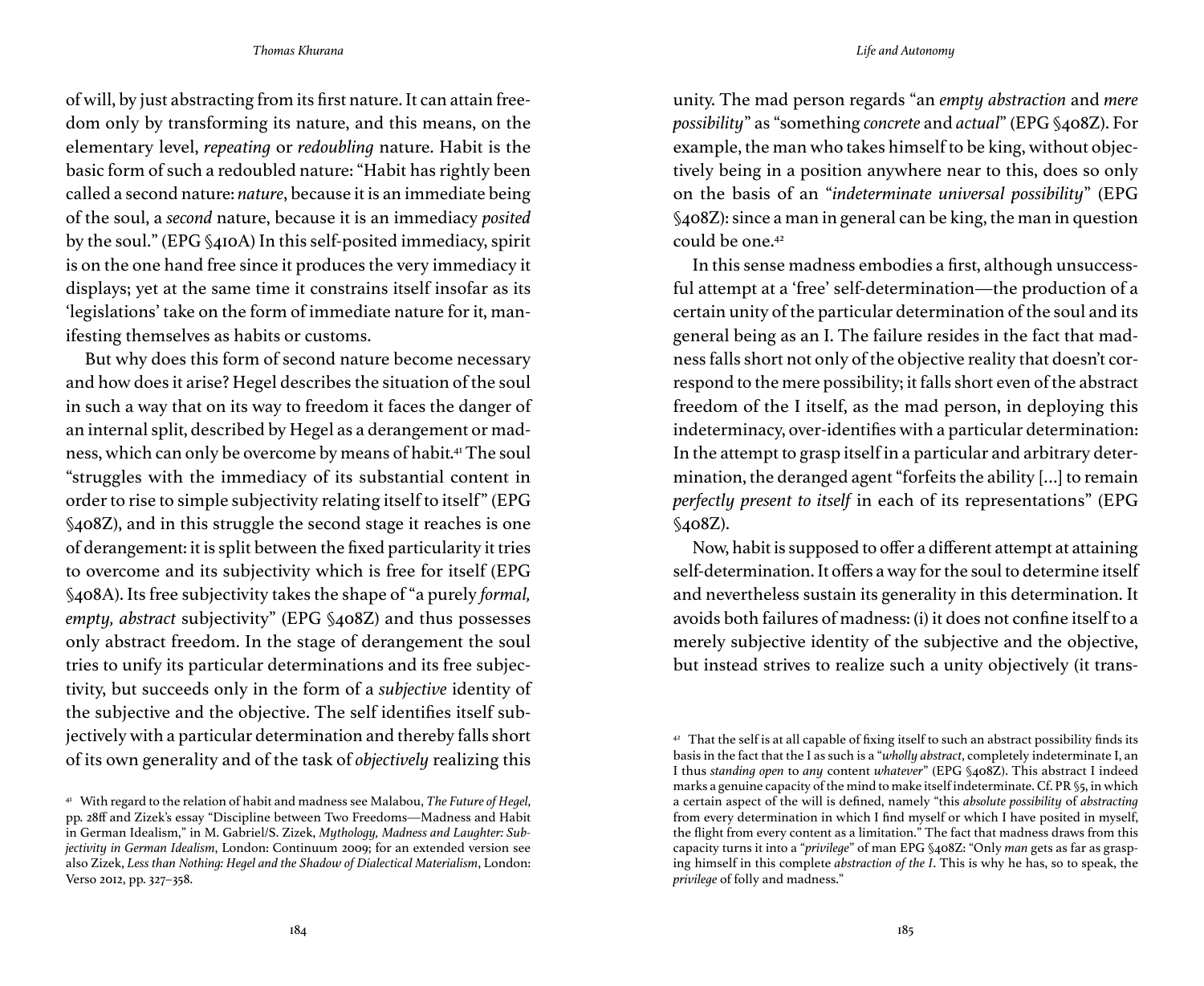forms the objective body).43 (ii) Secondly, it establishes a genuine mediation of the particular and the general, the singular being and its genus. In habit, the soul transforms particular determinations in such a way that they are situated in its general dispositions and capacities, and it articulates its generality in such a way that it takes on a particular shape (in the guise of specific habits). As concrete acts and sensations are transformed by means of repetition and practice into acts instantiating and articulating a general disposition that outlives the mere actualities, the soul realizes itself as a concrete and specifically articulated general being. Habit supersedes the mere collapsing of the general and the particular and enters the work of mediation, which allows one to relate to a "universal mode of action which constitutes one's individuality" (EPG §410Z).

The prime variants of habit in which this happens are (i) the hardening against external sensations and distress, (ii) a dulling of desires by the habit of their satisfaction and (iii) the establishment of dexterity. In the hardening against sensations and the dulling of desires, the soul gains distance and liberty from particular, external determinations and determinations of its first nature, whereas in the establishing of dexterity it transforms itself (its body) "into an instrument" (EPG §410A) for its own particular actions and determinations: it incorporates purposiveness into the body. The establishment of dexterity is described in a way *analogous to the living process of the articulation of shape*: the living being turns its parts into means and thereby constitutes them as moments of a purposive whole. The mechanism of habit repeats this type of articulation in a 'free' mode. Hegel generally understands this process in such a way that by means of habit the soul "has made itself so at home in the content, that it moves about in it with *freedom*" (EPG §410Z). By means of repetition and practice a form of concrete generality is engendered over time in such a way that an accidental particular determination becomes essential, whereas the essential is determined as acquired and thus contingent.<sup>44</sup> By means of habit the accidental and the essential intersect in order to constitute a certain form of *contingent necessity*, characteristic of the posited immediacy of second nature: they constitute a 'necessity' (EPG §410Z) and 'naturalness' (EPG §410A) that is distinct from the type of external necessity characteristic of inanimate nature.

Due to the process of habituation, the particular determinations do not appear as merely contingent individual sensations anymore, but as articulations of *one's own self.* Habit in this way becomes a primitive articulation of freedom in the Hegelian sense of "being at one with oneself in the other." In its habitual activity the subject relates in its acts and sensations to itself, insofar as the determinations that are appropriated by means of habit formation are not merely external but exist as posited by the activities of the subject. Habit is, in this sense, not just a mechanism of determination, but a basic form of *self*-determination. Habit enables the soul to take possession of its determinations and to be with itself in these determinations. That the soul is with itself in its determinations however does not mean that the soul is just identical to its determinations or completely immersed in them. Habit has the remarkable feature that the soul is with itself in its determinations without being fully absorbed by these determinations. The soul has reduced these determinations to features of its own being: it has reduced them to something that belongs to its very being, without however exhausting it.45 Thus Hegel understands habit as a means

<sup>43</sup> Hegel's concept of habit in this sense is not identical with the notion of custom that he attributes to Hume and criticizes harshly. Habit in Hume, it seems to Hegel, is thought as a merely subjective necessity—see VGP 20:278ff./3:372ff.

<sup>44</sup> For more on this "becoming essential of the accident" and a "becoming accidental of essence," see Malabou, *The Future of Hegel,* p. 160.

 $45$  "In habit man [...] is free in so far as the natural determinacy of sensation is by habit reduced to *his* mere being." (EPG §410)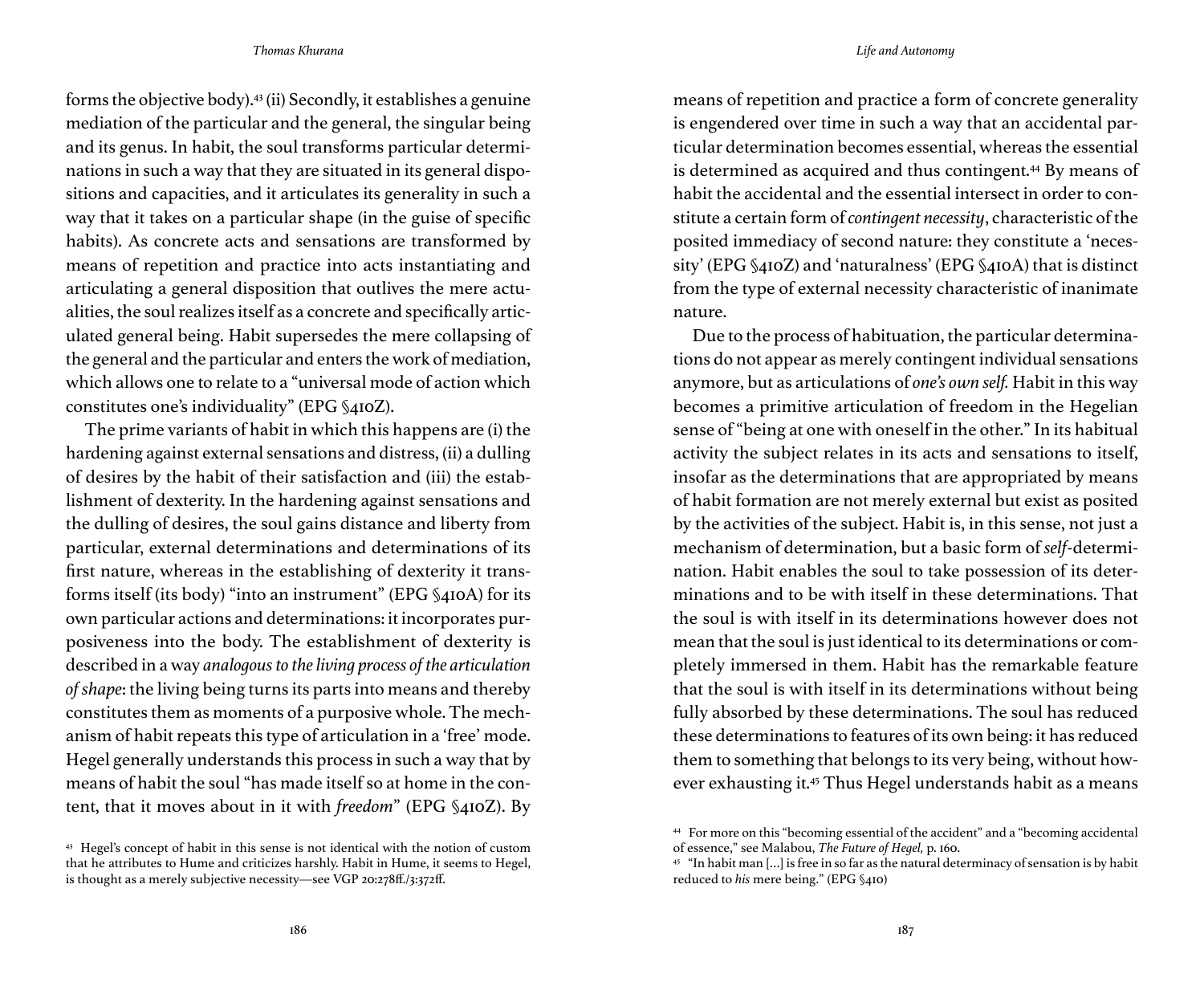of possessing one's determinations that implies neither that the soul stands in relationship with them as distinguishing itself from them, nor is absorbed in them, but *has* them and *moves in them*: is with itself in the other.

It is precisely the need to take into account this basic form of freedom and the correlative different sense of necessity—a 'free,' a 'self-constituted' necessity—that gives habit such a paradigmatic status for Hegel. In habit the soul not only establishes its second nature and new forms of mechanical necessity, it simultaneously establishes *a new relation to this necessity*. This is why this repetition or redoubling of nature is relevant to the passage from merely animal to a self-conscious life: An organization instituted and formed by habit opens up the possibility of a reflexive grasp of this form of organization. Remarkably enough, it is precisely the ambiguous mechanical character of habit that allows for the establishment of this self-relation: The habitual necessities establish such an automatic character that the soul is not totally occupied with them, but co-exists with and relates to them. The soul is in a sense detached from or "free" of the particular determinations it is accustomed to because by the very habituation and appropriation of them the soul reaches a state in which it is not "interested in or occupied with them": "while it exists in these forms as its possessions, it is at the same time open to other activity and occupations." (EPG §410) If sensations or activities become habitual, they become a necessity that at the same time does not absorb and put the subject into bondage: in a given habit consciousness is simultaneously "*present*" and "*absent*," "*interested*" and "*indifferent*"—it "just as much *appropriates* the matter-in-hand as, on the contrary, it *withdraws* from it" (EPG §410Z). In realizing them, the soul detaches itself from these actual expressions, these real possibilities, and keeps something in reserve. This detachment has a peculiar character because it does not occur as an explicit stepping back from an inclination, a process of

distancing oneself from a tendency by means of an act of reflective deliberation. As Hegel points out explicitly, the soul does not stand in a relationship with its determinations "as distinguishing itself from them." The detachment or reserve manifests itself in the soul, not by placing its determinations before and opposite to itself to evaluate them, but rather in the subtle form of the soul's not fully coinciding with these determinations, but instead *having* or *moving in* these determinations. As the soul is not dealing with something other—an opposed object—in these determinations but with itself, it thereby establishes and maintains a difference from itself. Only insofar as habit includes this detachment, this self-relation of the soul, can it avoid the failures of the deranged soul that completely identifies itself with a particular determination and thereby manifests its freedom only arbitrarily. Habit is a liberating form insofar as it sets the soul free to detach itself from the necessities it has become. On Hegel's account, this is, however, a precarious achievement that is always in imminent danger of being lost. The ruse of habit—the fact that it manages to establish the realm of spirit by taking on the form of nature and mechanism and turning it against the determinations of first nature—can reveal itself as the curse of habit: To the extent that habit becomes mechanical through and through and absorbs the whole soul, it can end up establishing spirit only at the cost of turning spirit into nature again. Hegel underlines this deep ambiguity of habit explicitly: "[A]lthough, on the one hand, by habit a man becomes free, yet, on the other hand, habit makes him its slave." (EPG §410Z)

The danger that habit might absorb the whole soul and thus eliminate the peculiar detached self-relation it enabled in the first place is especially highlighted by the way in which habit can become deadening. Pointing to this danger, Hegel says that the habit of living "brings on death," or to be more precise: that the habit of living if it becomes totally abstract "*is* death itself"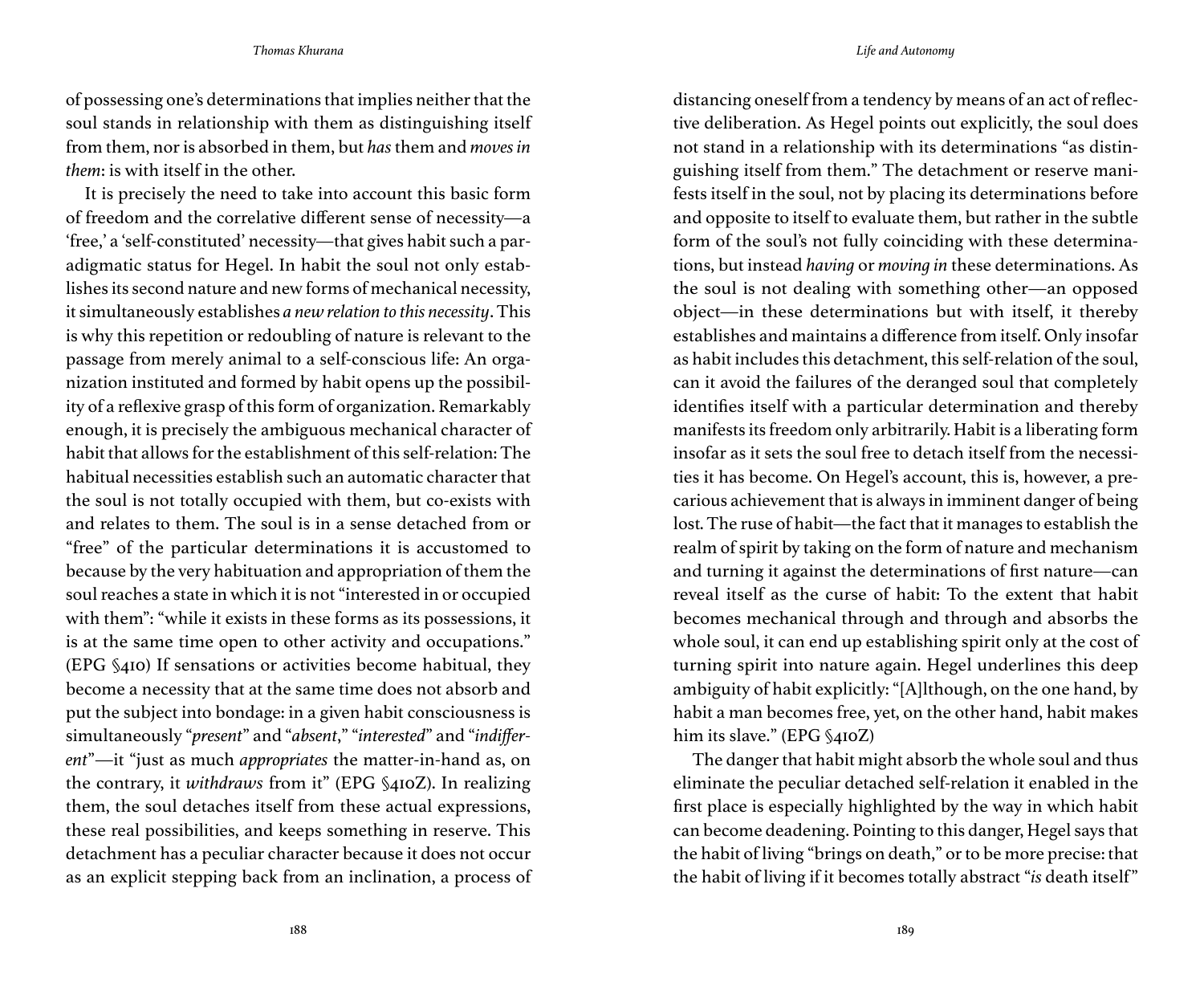(EPG §410A; emphasis added).46 Hegel adds in further remarks that by means of the "completed cultivation of [an] activity, the *vitality* of the activity expires" and man becomes *old man* (EPG §396Z), and that one only remains active in so far as one "has not yet attained something," so that all activity can become blunt if one totally "habituates to life" (PR §151Z). Against this backdrop, it seems that we are facing the task of a constant process of acquiring *and challenging*, learning *and unlearning* our habits in order to maintain a self-relation through this mechanism of habit. It is in this self-relation, that of forming and actualizing a determination *and* the withdrawal from the actuality of the activity enabled by habit, that spirit is liberated. It is liberated by constraining itself and at the same time gaining distance towards its own constraints. This is the case not only for the soul and the basic habits it develops, but also on a different level for our ethical life that realizes itself in the mode of a second nature: "the realm of actualized freedom, the world of spirit produced from within itself as a second nature," the practices, customs, and forms of life that are the embodiment of our selfdetermination<sup>47</sup>

Without entering the discussion of this more developed level of habituation at this point, it is already obvious that Hegel tries to develop a peculiar and original concept of second nature that gives us an idea of the extent to which nature and spirit are both continuous and discontinuous and that makes intelligible that spirit opposes itself to life and yet poses itself as at one with it. In contemporary discussions, the category of "second nature" typically comes up as an idea that is supposed to explain how normative orders might become effective and that shall help to dissolve the appearance that normative orders are constantly vulnerable to challenge. And indeed, in Hegel too the notions of habit and custom come up as remedies against a form of abstract and arbitrary freedom that fails to transform nature consistently (be it the freedom of derangement in the self-feeling soul or the abstract freedom of the will that might lead to a "fury of destruction"). However, the capacity to re-naturalize the artificial order we establish in transforming our first nature is only one side of the coin. The other side is the detachment that the subject gains and maintains towards its nature if it is a self-posited and second nature.

The way the reference to second nature is employed in contemporary discussions not only runs the risk that the qualification (*second* nature) may be underestimated, it also faces the danger that the naturalness of this nature may be reduced to immediate givenness and unquestionability.<sup>48</sup> However, against the background of the self-groundedness of the vital order that I have tried to stress in my reading of Kant and Hegel, both (i) the naturalness and (ii) the secondariness of this form of nature can take on a deeper meaning. Second nature is (i) *natural* not

<sup>46</sup> The German text reads: "[E]s ist die Gewohnheit des Lebens, welche den Tod herbeiführt oder, wenn ganz abstrakt, der Tod selbst ist." (EPG §410) See also VPG 46f./160f.

<sup>&</sup>lt;sup>47</sup> A full account of Hegel's theory of freedom as self-determination would need to turn to the complex structure of this ethical life—this "realm of actualized freedom." The articulation of the complex inner structure of this realm is, however, beyond the scope of this paper. Such an articulation would require: (i) an account of the systematic relation of Hegel's descriptions of the subject as living individual, person, moral subject and participant of ethical life; (ii) an account of the inner complexity of the institutions of ethical life (family, civil society and the state) and (iii) the interrelations between individual and social freedom realized in these institutions and their interrelations. For far-reaching elaborations on these points see Axel Honneth, *Das Recht der Freiheit: Grundriß einer demokratischen Sittlichkeit*, Berlin: Suhrkamp 2011; Neuhouser, *The Foundations of Hegel's Social Theory*; Pippin, *Hegel's Practical Philosophy*, Part III. The special task for my own account of the structure of ethical life concerns the way in which the mode of self-production and self-organization of the living can be illuminating with regard to the different levels of the actualized realm of freedom.

<sup>48</sup> For this danger compare e.g. Gadamer's gloss on the second nature of hexis: "By hexis is meant not a capacity for this or that, like knowing and understanding are, but instead a mode of being like nature [*eine Seinsverfassung wie die Natur*], a 'thus and not otherwise.'" (Hans-Georg Gadamer, "On the Possibility of a Philosophical Ethics," in: *The Gadamer Reader*, ed. Richard E. Palmer, Evanston, IL: Northwestern University Press 2007, p. 286; translation modified) — For a critique of currently dominant conceptions of second nature, focusing on John McDowell, see Robert Pippin "Leaving Nature Behind" and his "Postscript" in: *The Persistence of Subjectivity*, Cambridge, MA: Harvard University Press 2005, pp. 186–220.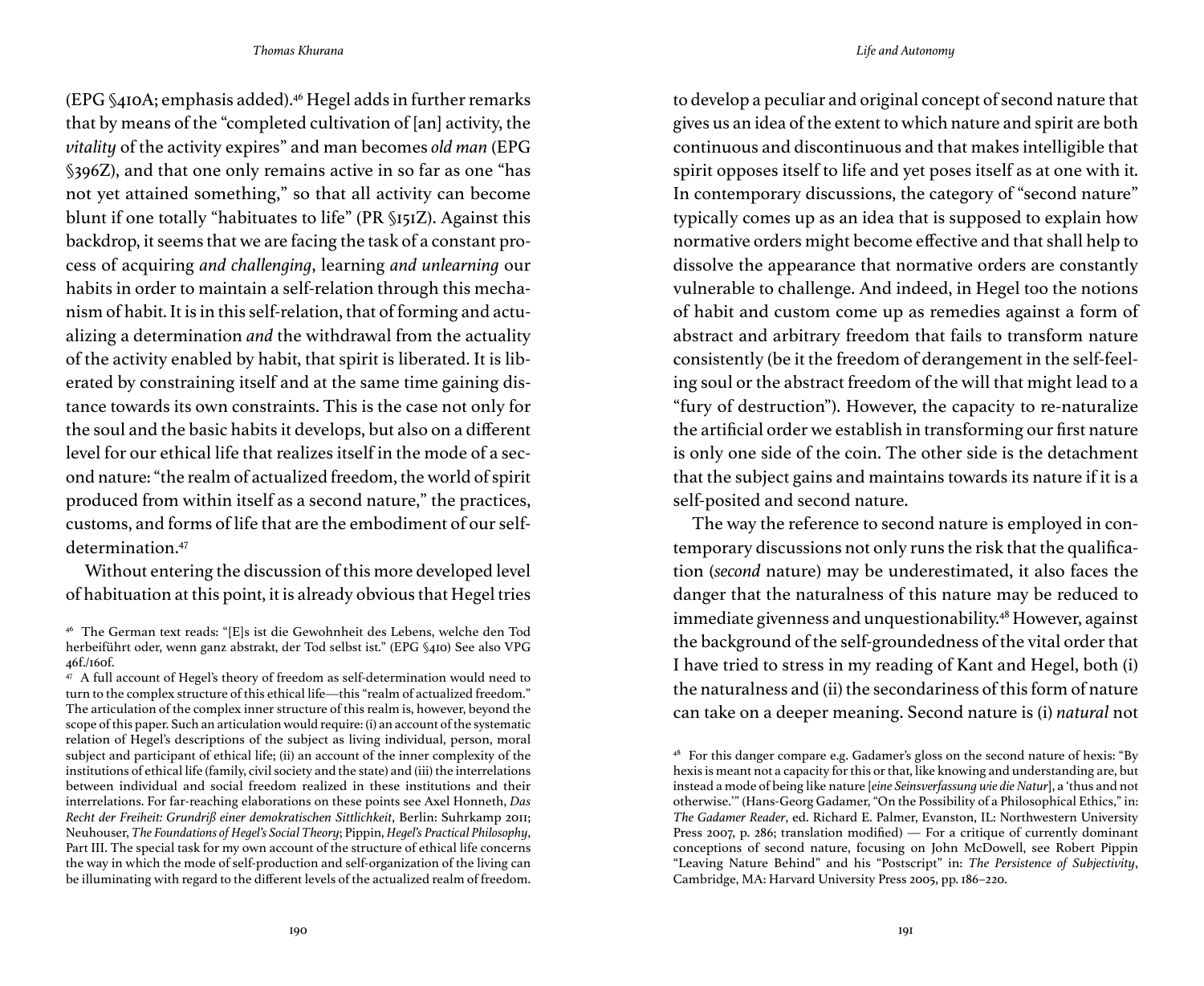only in the sense of its immediate givenness, but also in virtue of its open productivity: the inner purposiveness produced in second nature is not the consequence of some antecedent given idea, but is rather a vital formative process. Second nature is a variant of living nature, not a variant of non-living nature. (ii) Second nature is a *second* nature not only because it represents a *posited* immediacy, but in the deeper sense that those who are subject to this second nature stand in a detached relation to it. A minded creature does not merely fall under its respective form of life; it has a relationship to its form of life and to its membership in that form of life. It is only this relation, this difference between a form of life and its participant members, that prevents second nature from becoming merely mechanical. A second nature only remains 'lively' as long as it can be held open in the process of formation and reformation.

Against the background of the structural parallels between autonomy and life, it thus becomes clear that Hegel's concept of second nature implies a form of productivity (comparable to self-organizing living beings) and a socially articulated reflexivity (not reducible to the model of living beings). Only when we understand second nature in this manner does it become clear why Hegel tends towards the view that there is *simultaneously* a continuity and a discontinuity between life and spirit, naturalness and mindedness:49 they are continuous insofar as spirit must also bring itself forth without being able to simply receive its form and laws as antecedently given or given from the outside; they are discontinuous insofar as spirit develops a relation to itself, which it can generate only as a complex social structure. It is precisely this self-relation which preserves a quality of the vital order that tends to be utterly forgotten in usual concepts of second nature: the specific *liveliness* of this order.

<sup>49</sup> Cf. here Pippin, *Hegel's Practical Philosophy*, pp. 36–64, esp. p. 42. On the difference between a phenomenological perspective (which tends towards overcoming) and a genealogical perspective (which emphasizes the insistence of life), cf. Christoph Menke, "Spirit and Life: Towards a Genealogical Critique of Phenomenology," *Graduate Faculty Philosophy Journal* 27:2 (2006), pp. 159–186; see also Christoph Menke, "Autonomie und Befreiung," in: Khurana and Menke (eds.), *Paradoxien der Autonomie*, pp. 149–184.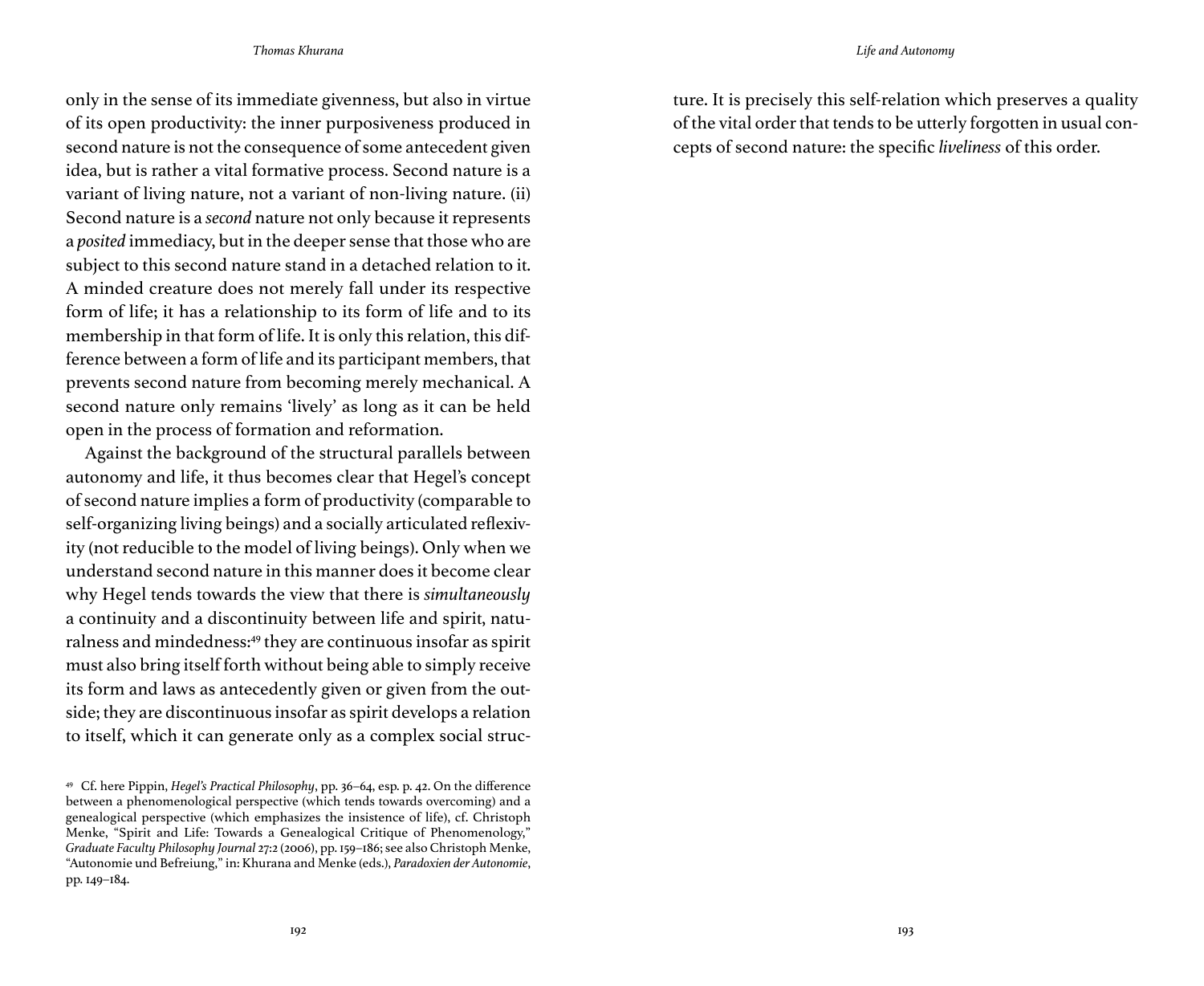# **THOMAS KHURANA (ED.)**

# **THE FREEDOM OF LIFE HEGELIAN PERSPECTIVES**

*Freiheit und Gesetz III*

With contributions by Matthias Haase, Thomas Khurana, James Kreines, Catherine Malabou, Karen Ng, Sally Sedgwick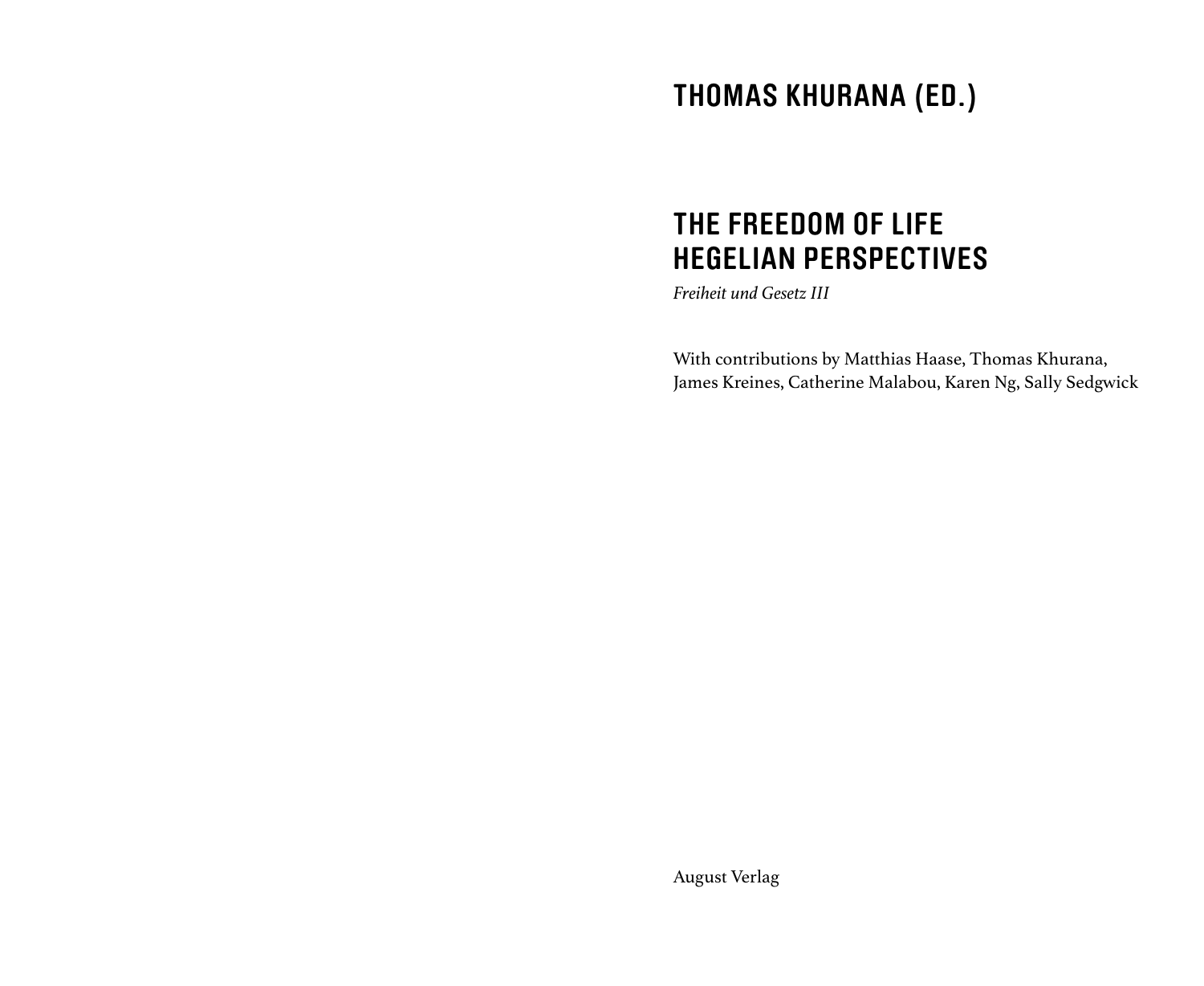**CONTENTS** *The book series "Freiheit und Gesetz" is dedicated to an idea that lies at the foundation of modern practical philosophy: the notion that being free and being obligated by norms ("the law") do not stand in opposition to one another but instead bear on each other in an essential relation. This is the very idea of autonomy: laws are binding only to the extent that we have given them to ourselves. The series is devoted to the critical examination of this concept. It investigates the complexities and tensions presented by the idea of autonomy, the conditions upon which it is based, and the possible consequences of its political, juridical, and social realization.*

## NORMATIVE ORDERS

This volume was developed in the context of the Research Cluster *The Formation of Normative Orders* and is published with the support of funds made available to the Cluster by the Deutsche Forschungsgemeinschaft.

| Abbreviations                                                                                              | 7   |
|------------------------------------------------------------------------------------------------------------|-----|
| The Freedom of Life: An Introduction<br>Thomas Khurana                                                     | и   |
| Life, Self-Consciousness, Negativity:<br>Understanding Hegel's Speculative Identity Thesis<br>Karen Ng     | 33  |
| Life and Mind<br>Matthias Haase                                                                            | 69  |
| Kant and Hegel on Teleology and Life<br>from the Perspective of Debates about Free Will<br>James Kreines   | ш   |
| Life and Autonomy:<br>Forms of Self-Determination in Kant and Hegel<br>Thomas Khurana                      | 155 |
| Negativity, Life, and the Body:<br>Some Reflections on Hegel's "Lordship and Bondage"<br>Catherine Malabou | 195 |
| On Becoming Ethical:<br>The Emergence of Freedom in Hegel's Philosophy of Right<br>Sally Sedgwick          | 209 |
| Notes on the Contributors                                                                                  | 229 |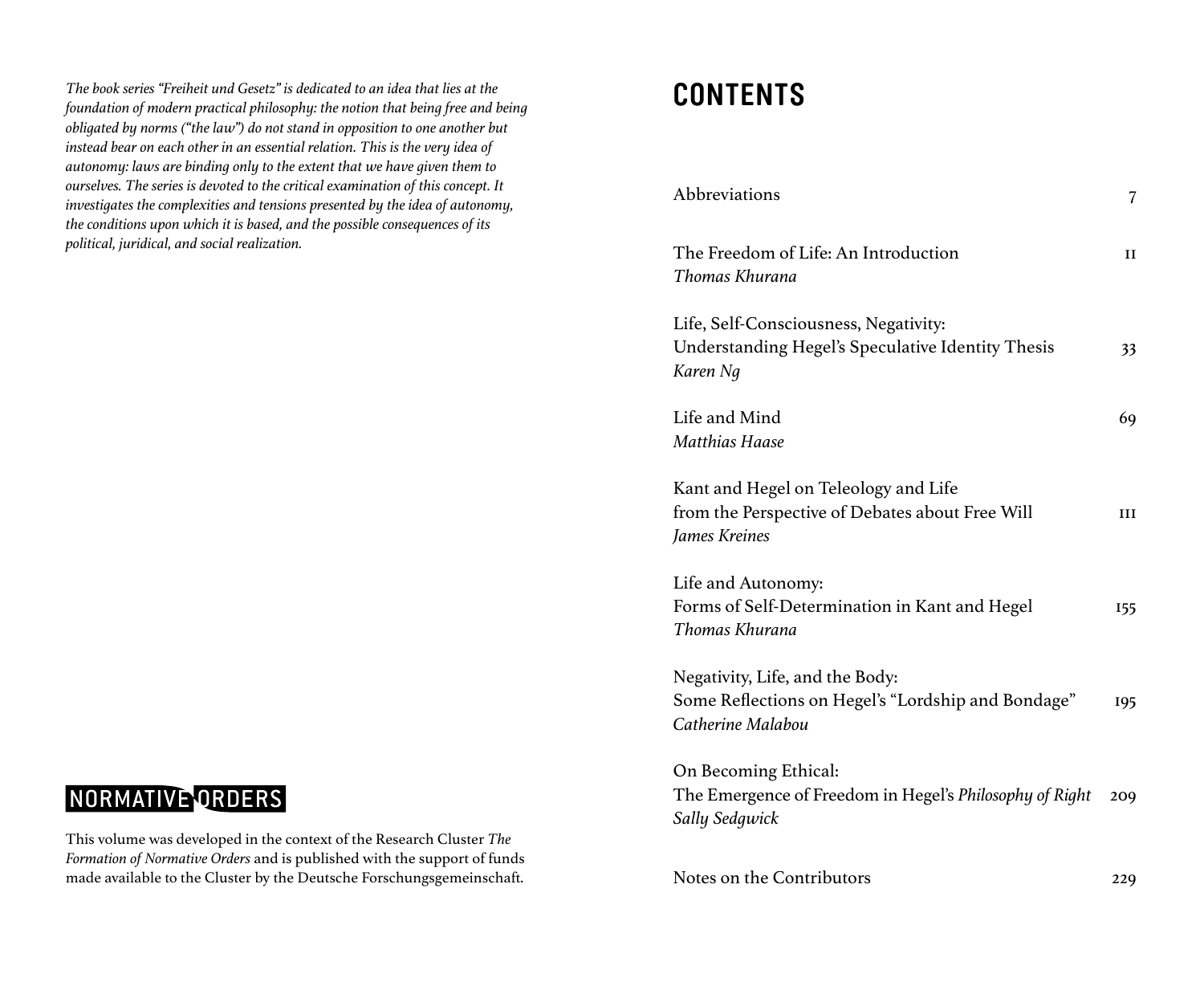## **ABBREVIATIONS**

## **Works by Hegel**

All references to Hegel's writings in this volume will use the abbreviations listed below. The abbreviations will be followed first by the page or section number of a German edition (in most cases the Theorie-Werkausgabe edited by Eva Moldenhauer und Karl Markus Michel) and secondly, if it differs, by the page or section number of an English translation. The authors in this volume have sometimes altered the cited English translations where they regarded it necessary. The referenced texts and editions are the following:

- *Differenz des Fichteschen und Schellingschen Systems der Philosophie,* in: G. W. F. Hegel, *Jenaer Schriften 1801–1807*, *Werke in zwanzig Bänden*, vol. 2, ed. E. Moldenhauer and K. M. Michel, Frankfurt am Main: Suhrkamp 1970 (cited by volume and page number) / *The Difference Between Fichte's and Schelling's System of Philosophy*, trans., ed. H. S. Harris and Walter Cerf, Albany: SUNY Press 1977 (cited by page number). D:
- *Enzyklopädie der philosophischen Wissenschaften im Grundrisse (1830): Erster Teil.*  EL: *Die Wissenschaft der Logik mit den mündlichen Zusätzen*, vol. 8 of *Werke in zwanzig Bänden* / *The Encyclopaedia Logic*: *Part I of the Encyclopaedia of the Philosophical Sciences with the Zusätze*, trans. T. F. Geraets, W. A. Suchting, and H. S. Harris, Indianapolis: Hackett 1991 (cited by section number).
- *Enzyklopädie der philosophischen Wissenschaften im Grundrisse (1830): Zweiter Teil. Die Naturphilosophie mit den mündlichen Zusätzen*, vol. 9 of *Werke in zwanzig Bänden* / *Philosophy of Nature: Part Two of the Encyclopaedia of the Philosophical*  Sciences (1830), trans. A. V. Miller, with foreword by J. N. Findlay, Oxford: Oxford University Press 1970 (cited by section number). EN:
- *Enzyklopädie der philosophischen Wissenschaften im Grundrisse (1830): Dritter Teil.*  EPG: *Die Philosophie des Geistes mit den mündlichen Zusätzen*, vol. 10 of *Werke in zwanzig Bänden* / *Hegel's Philosophy of Mind: Translated from the 1830 Edition, together with the Zusätze*, trans. W. Wallace and A. V. Miller, rev. M. J. Inwood, Oxford: Oxford University Press 2007 (cited by section number).
- *Geist des Christentums und sein Schicksal*, in: vol. 1 of *Werke in zwanzig Bänden* (cited by volume and page number) / *The Spirit of Christianity and its Fate*, in: *Early Theological Writings*, trans. T. M. Knox, with an introduction, and fragments trans. Richard Kroner, Chicago: University of Chicago Press 1948 (cited by page number). G:
- *Glauben und Wissen*, in: vol. 2 of *Werke in zwanzig Bänden* (cited by volume and GW: page number) / *Faith and Knowledge*, trans., ed. Walter Cerf and H.S. Harris, Albany: SUNY Press 1977 (cited by page number).
- *Phänomenologie des Geistes*, vol. 3 of *Werke in zwanzig Bänden* (cited by volume PhG:and page number) / *Phenomenology of Spirit*, trans. A. V. Miller, with foreword by J. N. Findlay, Oxford: Oxford University Press 1977 (cited by page number).